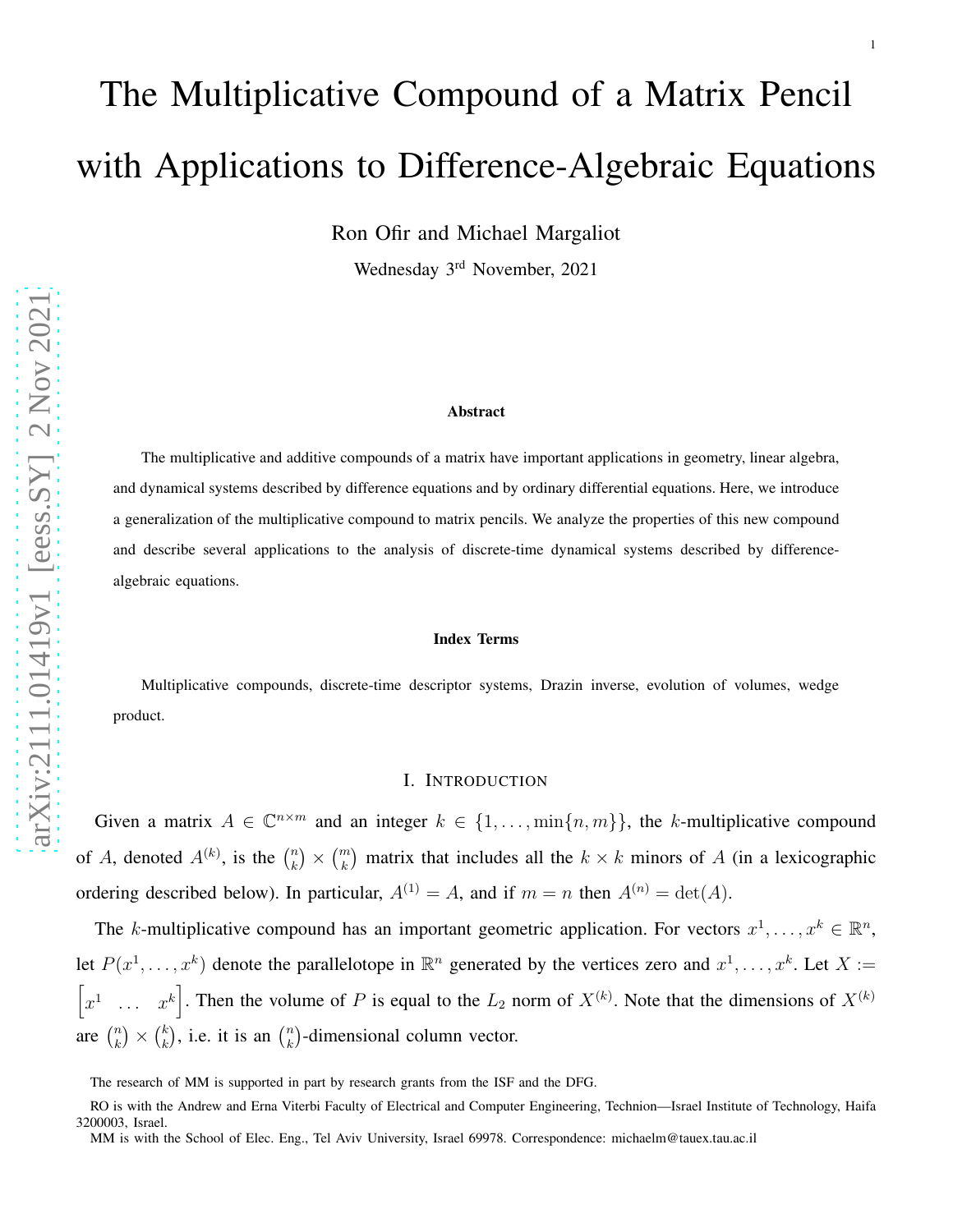For  $A \in \mathbb{C}^{n \times n}$  and  $k \in \{1, ..., n\}$  the k-additive compound of A is defined by

$$
A^{[k]} := \frac{d}{dt} \left( \exp(At) \right)^{(k)} \big|_{t=0} \,. \tag{1}
$$

The multiplicative and additive compounds of a matrix play an important role in matrix theory [\[1\]](#page-22-0), geometry [\[2,](#page-22-1) Chapter IX], combinatorics, and the asymptotic analysis of nonlinear ODEs [\[3\]](#page-22-2), [\[4\]](#page-22-3), [\[5\]](#page-22-4). One reason for this is that the  $k$ -compounds can be used to analyze the evolution of  $k$ -parallelotopes under the dynamics.

There is a growing interest in the applications of compound matrices to systems and control theory (see, e.g. [\[5\]](#page-22-4), [\[6\]](#page-22-5), [\[7\]](#page-22-6), [\[8\]](#page-23-0), [\[9\]](#page-23-1), [\[10\]](#page-23-2), [\[11\]](#page-23-3), [\[12\]](#page-23-4), [\[13\]](#page-23-5), [\[14\]](#page-23-6), [\[15\]](#page-23-7), [\[16\]](#page-23-8), [\[17\]](#page-23-9)). In particular, the compounds have been used to generalize important classes of dynamical systems leading to linear k-positive and non-linear  $k$ -cooperative systems [\[18\]](#page-23-10),  $k$ -contracting systems [\[3\]](#page-22-2), [\[19\]](#page-23-11), [\[20\]](#page-23-12), and  $k$ -diagonally stable systems [\[21\]](#page-23-13).

Given two matrices  $A, B \in \mathbb{C}^{n \times n}$ , the corresponding matrix pencil is the matrix-valued function

<span id="page-1-0"></span>
$$
(A, B) := A - \lambda B, \quad \lambda \in \mathbb{C}.\tag{2}
$$

Matrix pencils have numerous applications in linear algebra and in systems and control theory (see e.g. the monographs [\[22\]](#page-23-14), [\[23\]](#page-23-15), [\[24\]](#page-23-16)). In particular, matrix pencils and their generalized eigenvalues and eigenvectors play an important role in differential-algebraic and difference-algebraic equations [\[22\]](#page-23-14), [\[25\]](#page-23-17).

Here, we generalize the notion of a  $k$ -multiplicative compound of a matrix to the matrix pencil [\(2\)](#page-1-0). This yields a new matrix pencil denoted  $(A, B)^{(k)}$ . We show that the important geometric interpretation of the k-multiplicative compound of a matrix is naturally extended to matrix pencils. We analyze the properties of the k-compounds of matrix pencils and the relations between the pencils  $(A, B)$  and  $(A, B)^{(k)}$ . We then present several applications to discrete-time dynamical systems described by difference-algebraic equations. In particular, we show that one can associate with the system a k*-compound* system that corresponds to the matrix pencil  $(A, B)^{(k)}$  and describes the evolution of k-parallelotopes under the dynamics. We then use this to analyse properties such as consistency of initial conditions, tractability and stability of the *k*-compound system.

Several papers considered matrix pencils and used matrix compounds in their analysis [\[26\]](#page-23-18), [\[27\]](#page-23-19), [\[28\]](#page-23-20), [\[29\]](#page-23-21), [\[30\]](#page-24-0), but to the best of our knowledge the generalization that we introduce here and its applications are novel.

The remainder of this paper is organized as follows. The next section briefly reviews some known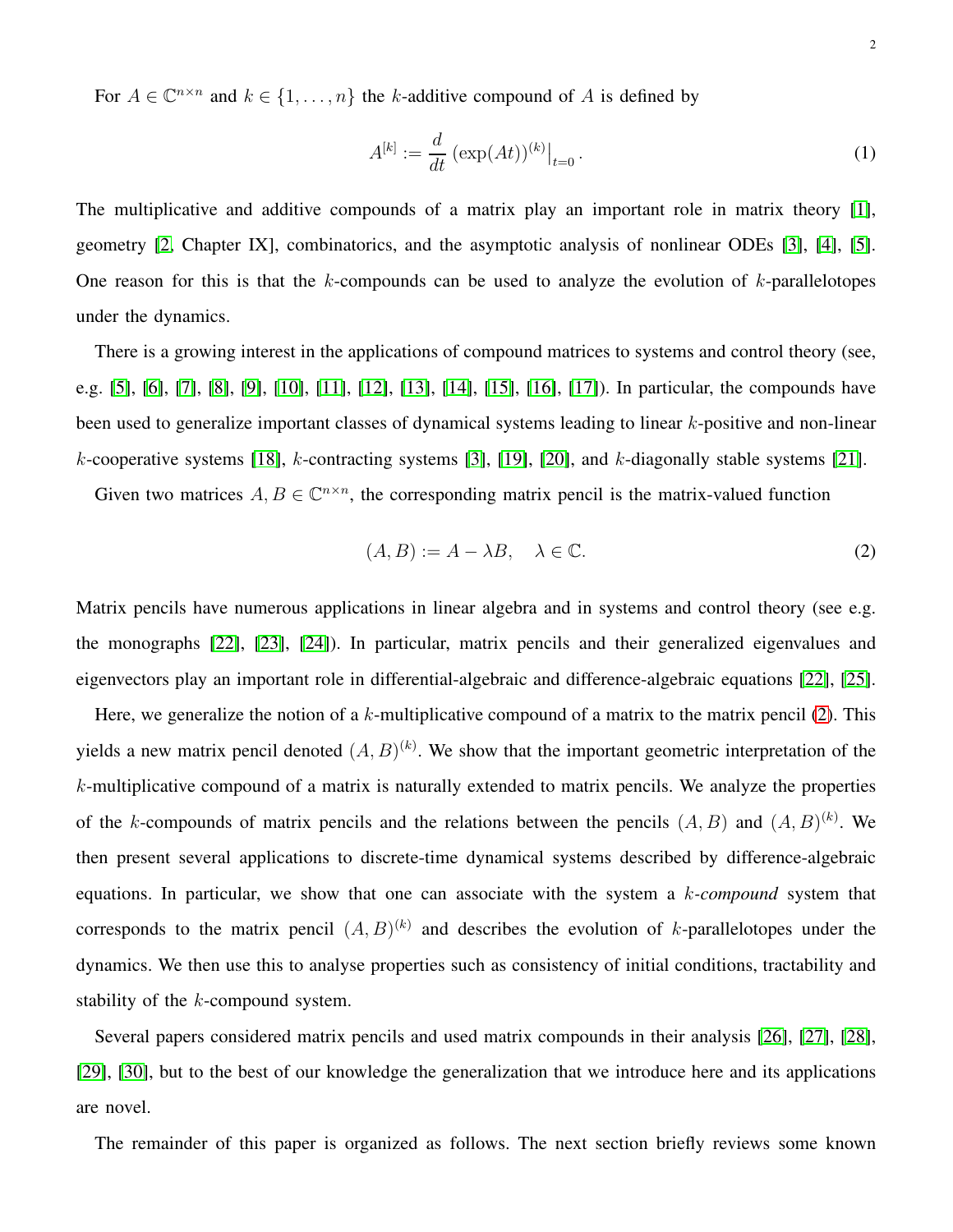results that are used later on. Section [III](#page-8-0) describes our main theoretical results. Section [IV](#page-12-0) describes several applications of these results. The last section concludes and suggests directions for future research.

We use the following notation. Vectors [matrices] are denoted by small [capital] letters. A square matrix A is called regular [singular] if  $\det(A) \neq 0$  [ $\det(A) = 0$ ]. The transpose of A is denoted by  $A<sup>T</sup>$ .

Given an integer  $n \ge 1$  and  $k \in \{1, ..., n\}$ , let  $Q(k, n)$  denote the list of all k-tuples:  $\alpha_1 < \cdots < \alpha_k$ , with  $\alpha_i \in \{1, \ldots, n\}$ , ordered lexicographically. For example,

$$
Q(3,4) = ((1,2,3), (1,2,4), (1,3,4), (2,3,4)).
$$
\n(3)

Given  $\alpha, \beta \in Q(k, n)$ , let  $A[\alpha|\beta]$  denote the submatrix of A obtained by taking the rows [columns] with indices in  $\alpha$  [ $\beta$ ]. For example,

$$
A[(1,2),(1,3)] = \begin{bmatrix} a_{11} & a_{13} \\ a_{21} & a_{23} \end{bmatrix}.
$$

Let  $A(\alpha|\beta)$  denote the corresponding minor, i.e.  $A(\alpha|\beta) := \det(A[\alpha|\beta]).$ 

For square matrices  $A_i \in \mathbb{C}^{n_i \times n_i}$ ,  $i = 1, \ldots, \ell$ , we use  $\text{diag}_{i \in \{1, \ldots, \ell\}}(A_i)$  to denote the  $(\sum_{i=1}^{\ell} n_i) \times$  $(\sum_{i=1}^{\ell} n_i)$  diagonal block matrix with blocks  $A_1, A_2, \ldots, A_{\ell}$ . The  $n \times n$  identity matrix is denoted by  $I_n$ , or just I when the dimension is clear from context.

## II. PRELIMINARIES

In order to make this paper more self-contained, this section reviews the multiplicative compound of a matrix (for more details see, e.g., [\[3\]](#page-22-2), [\[1\]](#page-22-0)). It also includes a very brief overview of matrix pencils and their applications in difference-algebraic equations.

## *A. Multiplicative compound of a matrix*

Let  $A \in \mathbb{C}^{n \times m}$ , and fix  $k \in \{1, ..., \min\{n, m\}\}\$ . A k-minor of A is the determinant of a  $k \times k$  submatrix of A. The k-multiplicative compound of A, denoted  $A^{(k)}$ , is the matrix that includes all the k-minors of A in lexicographic order. In other words,  $A^{(k)}$  is the  $\binom{n}{k}$  ${k \choose k} \times {m \choose k}$  matrix such that

$$
(A^{(k)})_{ij} = A(\alpha|\beta),\tag{4}
$$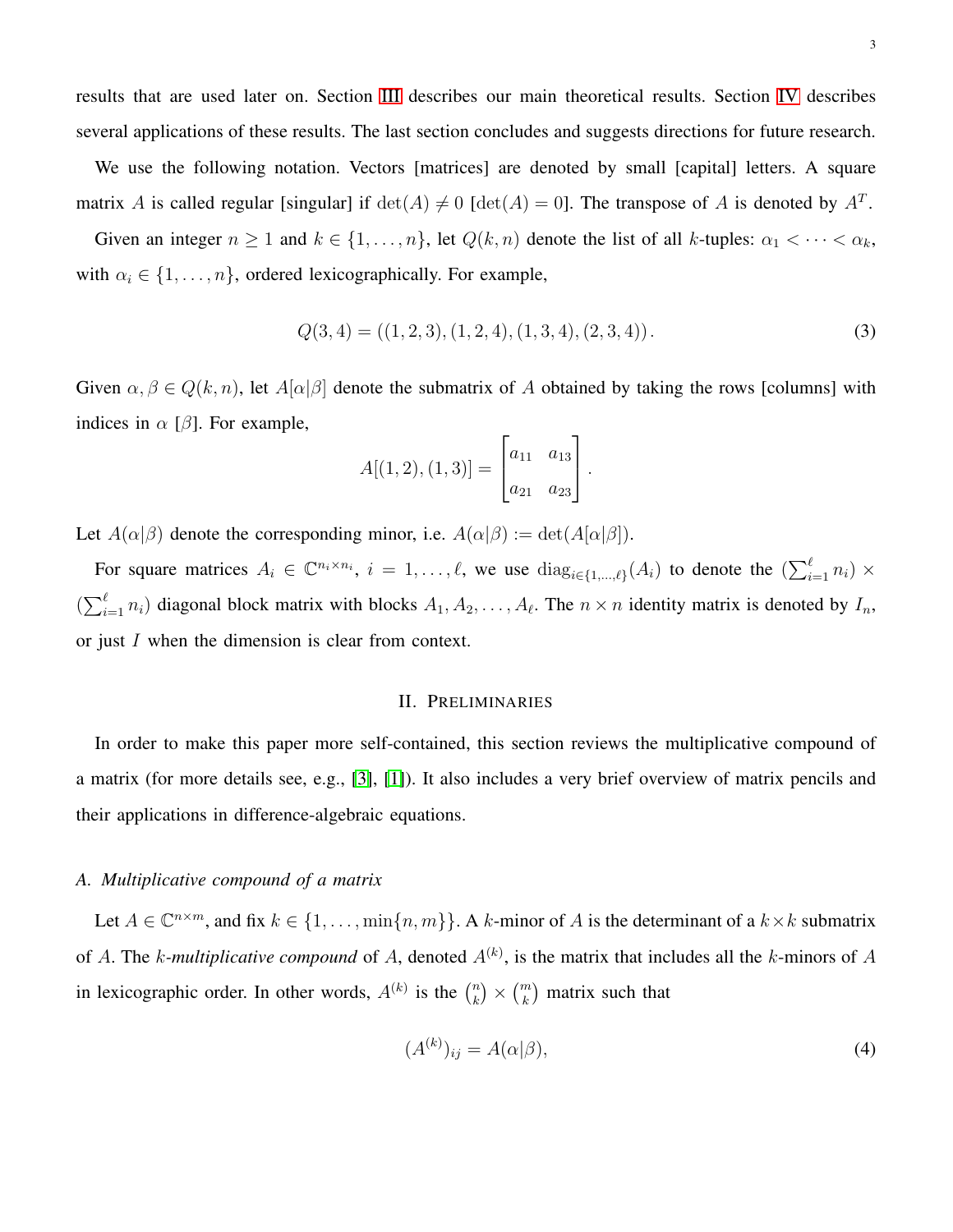where  $\alpha$  [ $\beta$ ] is the *i*th [*j*th] sequence in  $Q(k, n)$ . For example, if  $A \in \mathbb{R}^{3 \times 3}$  then

$$
A^{(2)} = \begin{bmatrix} A((1,2)|(1,2)) & A((1,2)|(1,3)) & A((1,2)|(2,3)) \\ A((1,3)|(1,2)) & A((1,3)|(1,3)) & A((1,3)|(2,3)) \\ A((2,3)|(1,2)) & A((2,3)|(1,3)) & A((2,3)|(2,3)) \end{bmatrix}.
$$

In particular,  $A^{(1)} = A$ , and if  $m = n$  then  $A^{(n)} = \det(A)$ .

The Cauchy-Binet theorem asserts that for any  $A \in \mathbb{C}^{n \times m}$ ,  $B \in \mathbb{C}^{m \times \ell}$ , and  $k \in \{1, \ldots, \min\{n, m, \ell\}\}$ , we have

<span id="page-3-0"></span>
$$
(AB)^{(k)} = A^{(k)}B^{(k)}.
$$
\n(5)

This justifies the term multiplicative compound. Note that when  $k = n = m = \ell$ , [\(5\)](#page-3-0) reduces to the well-known formula  $\det(AB) = \det(A) \det(B)$ .

Using the singular value decomposition and the Cauchy-Binet theorem it is possible to show [\[20\]](#page-23-12) that

<span id="page-3-1"></span>
$$
rank(A^{(k)}) = \binom{\ell}{k},\tag{6}
$$

,

where  $\ell := \text{rank}(A)$ , and  $\binom{\ell}{k}$  $\binom{k}{k}$  is defined as zero when  $k > \ell$ . It follows from [\(6\)](#page-3-1) that  $A^{(k)} = 0$  if and only if  $k > \text{rank}(A)$ .

By definition,  $(A^T)^{(k)} = (A^{(k)})^T$ , and  $I_n^{(k)} = I_r$ , with  $r := \binom{n}{k}$  $\binom{n}{k}$ . If A is square and regular then [\(5\)](#page-3-0) gives

$$
I_n^{(k)} = (A^{-1}A)^{(k)} = (AA^{-1})^{(k)}
$$

$$
= (A^{-1})^{(k)}A^{(k)} = A^{(k)}(A^{-1})^{(k)}
$$

so  $A^{(k)}$  is also regular and its inverse is  $(A^{-1})^{(k)}$ . A similar argument shows that if  $U \in \mathbb{C}^{n \times n}$  is unitary, that is,  $U^*U = UU^* = I_n$ , where  $U^*$  denotes the complex conjugate of U, then  $(U^{(k)})^*U^{(k)} = U^{(k)}(U^{(k)})^* = I_r$ , so  $U^{(k)}$  is also unitary.

If A is upper triangular (lower triangular, diagonal) then  $A^{(k)}$  is upper triangular (lower triangular, diagonal), and the diagonal entries of  $A^{(k)}$  are

<span id="page-3-2"></span>
$$
(A^{(k)})_{i,i} = \prod_{j=1}^{k} a_{\alpha_j^i, \alpha_j^i}
$$
 (7)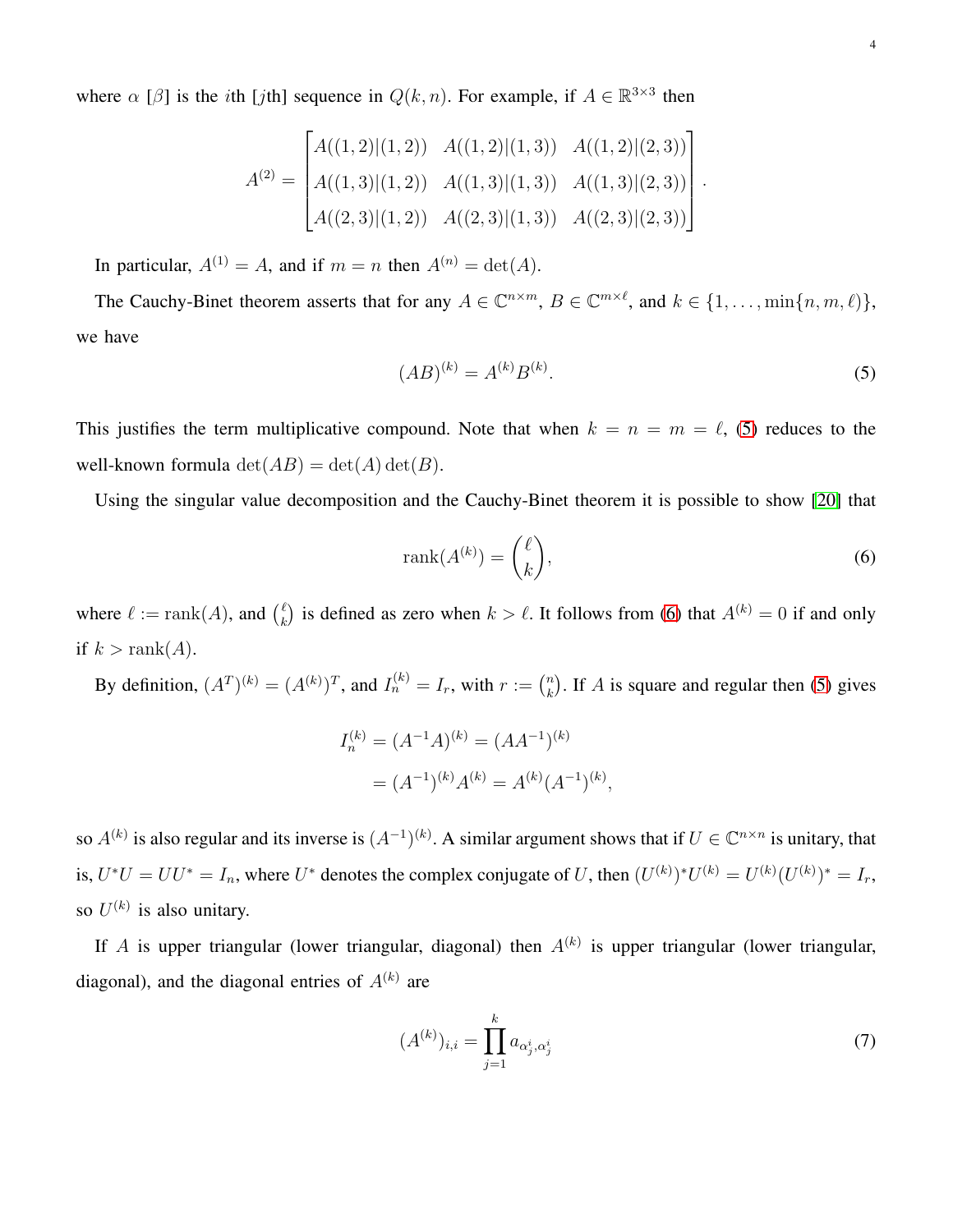where  $\alpha^i$  is the *i*th sequence in  $Q(k, n)$ . For example, for  $n = 4$  and  $k = 3$ ,  $\alpha^2 = (1, 2, 4)$ , so [\(7\)](#page-3-2) becomes

$$
(A^{(3)})_{2,2} = a_{11}a_{22}a_{44}.
$$

A useful property of the multiplicative compound  $A^{(k)}$  is that its spectrum consists of all k-products of eigenvalues of A. More precisely, if  $\lambda_i$ ,  $i = 1, \ldots, n$ , are the eigenvalues of  $A \in \mathbb{C}^{n \times n}$  then the eigenvalues of  $A^{(k)}$  are the  $\binom{n}{k}$  $\binom{n}{k}$  products:

$$
\prod_{i=1}^k \lambda_{\alpha_i}, \quad \alpha \in Q(k, n).
$$

For  $k = n$  this reduces to the well-known formula  $\det(A) = \prod_{i=1}^{n} \lambda_i$ .

One reason for the usefulness of the  $k$ -compounds in systems and control theory is that they have an important geometric application.

1) Geometric interpretation of the multiplicative compound: Fix k vectors  $x^1, \ldots, x^k \in \mathbb{R}^n$ , and let  $P(x^1, \ldots, x^k) := \{\sum_{i=1}^k s_i x^i \mid s_i \in [0,1]\}$  denote the parallelotope with vertices  $x^1, \ldots, x^k$  and 0 (see Fig. [1\)](#page-5-0). Let vol(P) denote the volume of P. Define the  $n \times k$  matrix  $X := \begin{bmatrix} x^1 & \dots & x^k \end{bmatrix}$ , and the  $k \times k$  non-negative definite matrix

$$
G(x^{1},...,x^{k}) := X^{T} X
$$

$$
\begin{bmatrix} (x^{1})^{T} x^{1} & (x^{1})^{T} x^{2} & \dots & (x^{1})^{T} x^{k} \\ (x^{2})^{T} x^{1} & (x^{2})^{T} x^{2} & \dots & (x^{2})^{T} x^{k} \\ \vdots & \vdots & \ddots & \vdots \\ (x^{k})^{T} x^{1} & (x^{k})^{T} x^{2} & \dots & (x^{k})^{T} x^{k} \end{bmatrix}
$$

Then  $vol(P) = \sqrt{det(G)}$  (see [\[2,](#page-22-1) Chapter IX]). To express this using the multiplicative compound, note that  $\det(G) = G^{(k)}$ , so

$$
\text{vol}(P) = \sqrt{(X^T X)^{(k)}} \\
= \sqrt{(X^{(k)})^T X^{(k)}}.
$$

By definition, the dimensions of  $X^{(k)}$  are  $\binom{n}{k}$  $\binom{n}{k}$   $\times$   $\binom{k}{k}$  $\binom{k}{k}$ , i.e. it is an  $\binom{n}{k}$  $\binom{n}{k}$ -dimensional column vector, so we conclude that

$$
vol(P) = |X^{(k)}|_2,
$$
\n(8)

.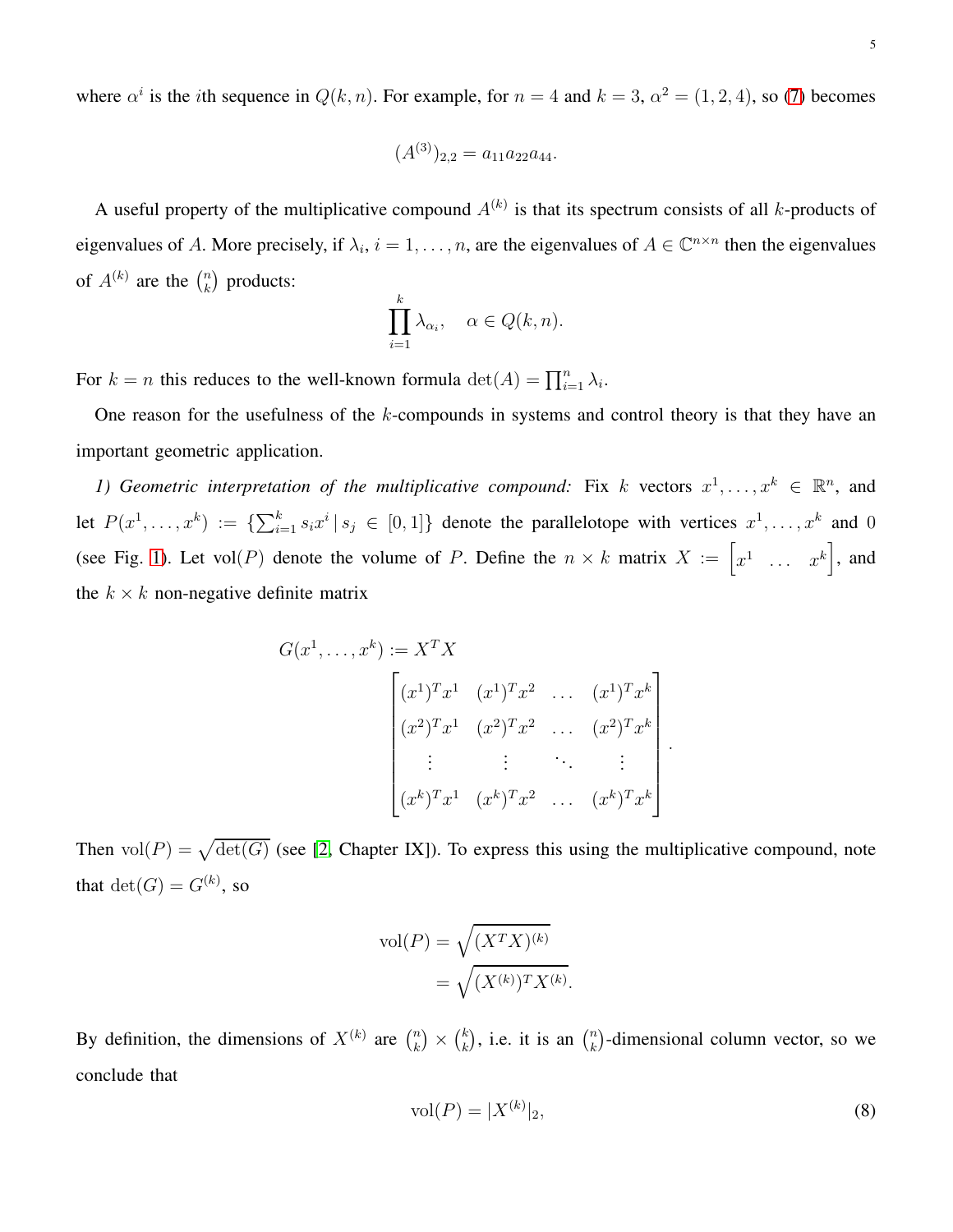

<span id="page-5-0"></span>Fig. 1. The 2D parallelotope generated by the vertices 0,  $x^1$ , and  $x^2$ .

where  $|\cdot|_2$  denotes the  $L_2$  norm. When  $k = n$  this reduces to the well-known formula

$$
vol(P(x1,...,xn)) = |\det([\begin{bmatrix} x1 & ... & xn \end{bmatrix})|.
$$

## *B. Matrix pencils*

Given  $A, B \in \mathbb{C}^{n \times n}$ , the associated matrix pencil is the matrix-valued function

$$
(A, B) := A - \lambda B, \quad \lambda \in \mathbb{C}.\tag{9}
$$

The matrix pencil is called *regular* if there exists a  $\lambda \in \mathbb{C}$  such that  $\det(A - \lambda B) \neq 0$ . Otherwise, it is called singular. The normal rank of  $(A, B)$  is

$$
\text{nrank}(A, B) := \max_{\lambda \in \mathbb{C}} \text{rank}(A - \lambda B). \tag{10}
$$

Any  $\lambda_0 \in \mathbb{C}$  for which

$$
rank(A - \lambda_0 B) < nrank(A, B) \tag{11}
$$

is called a finite (generalized) eigenvalue of  $(A, B)$ . For any such  $\lambda_0$  there exists a vector  $v \in \mathbb{C}^n \setminus \{0\}$ such that

<span id="page-5-1"></span>
$$
Av = \lambda_0 Bv. \tag{12}
$$

If  $(A, B)$  is regular then [\(12\)](#page-5-1) implies that  $\lambda_0$  is a finite eigenvalue of  $(A, B)$ . If  $\det(B) = 0$  then  $(A, B)$ also has an eigenvalue at infinity, which corresponds to the zero eigenvalue of the matrix pencil  $(B, A)$ .

Recall that any  $A, B \in \mathbb{C}^{n \times n}$  may be jointly triangularized using the generalized Schur decomposition (see e.g. [\[31,](#page-24-1) Thm. 7.7.1]), that is, there exist unitary matrices  $U, V \in \mathbb{C}^{n \times n}$  such that

<span id="page-5-2"></span>
$$
UAV = T, \quad UBV = S,\tag{13}
$$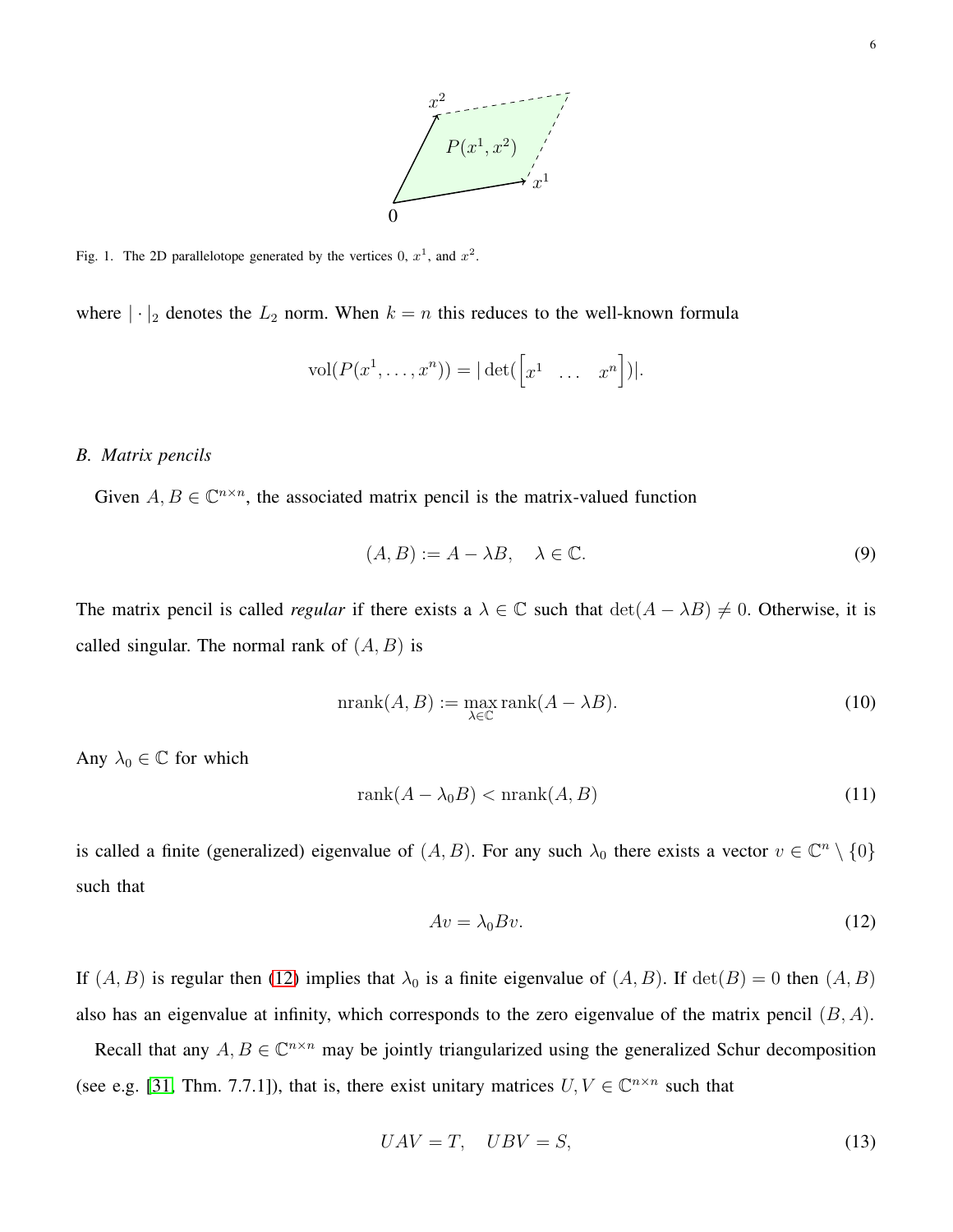and  $T$  and  $S$  are upper triangular. The generalized Schur decomposition is particularly useful when studying the spectrum of a matrix pencil. Since

$$
\det(A - \lambda B) = \det(U) \det(T - \lambda S) \det(V)
$$

$$
= \det(U) \det(V) \prod_{i=1}^{n} (T_{i,i} - \lambda S_{i,i}),
$$

the pencil  $(A, B)$  is singular if and only if there exists  $i \in \{1, \ldots, n\}$  such that  $T_{i,i} = S_{i,i} = 0$ . In addition, if  $(A, B)$  is regular than its finite and infinite eigenvalues may be read from the diagonal elements of T and S as follows: let  $\lambda_i$ ,  $i = 1, \ldots, n$ , denote the finite and infinite eigenvalues of the regular pencil  $(A, B)$ , then

$$
\lambda_i = \frac{T_{i,i}}{S_{i,i}},\tag{14}
$$

where for any  $c \neq 0$ , we define  $\frac{c}{0}$  as infinity.

## *C. Difference-algebraic equations*

Consider the difference-algebraic equation:

<span id="page-6-0"></span>
$$
Bx(j+1) = Ax(j), \quad j = 0, 1, 2, \dots,
$$
\n(15)

with  $x: \{0, 1, ...\} \to \mathbb{R}^n$ , and  $B, A \in \mathbb{R}^{n \times n}$ . If B is regular then this is equivalent to the discrete-time linear system  $x(j+1) = B^{-1}Ax(j)$ , but we will assume that B is singular. Then [\(15\)](#page-6-0) may be interpreted as a discrete-time dynamical system with algebraic constraints.

Recall that an initial condition  $x(0)$  is called *consistent* if [\(15\)](#page-6-0) admits a corresponding solution  $x(j)$ for all  $j \ge 0$ . For example,  $x(0) = 0$  is always a consistent initial condition. The system [\(15\)](#page-6-0) is called *tractable* (some authors use instead the term *solvable*) if for any consistent initial condition  $x(0)$  the system [\(15\)](#page-6-0) admits a unique solution  $x(j)$ ,  $j = 0, 1, \ldots$ .

The next two results relate the system-theoretic properties of [\(15\)](#page-6-0) to the matrix pencil  $(A, B)$ . To state them, we recall the notions of the Drazin index and the Drazin inverse.

**Definition 1.** *[\[32\]](#page-24-2) The* Drazin index *of a square matrix A, denoted* index(A), *is the minimal integer*  $k \geq 0$ *such that*

$$
rank(A^k) = rank(A^{k+1}).
$$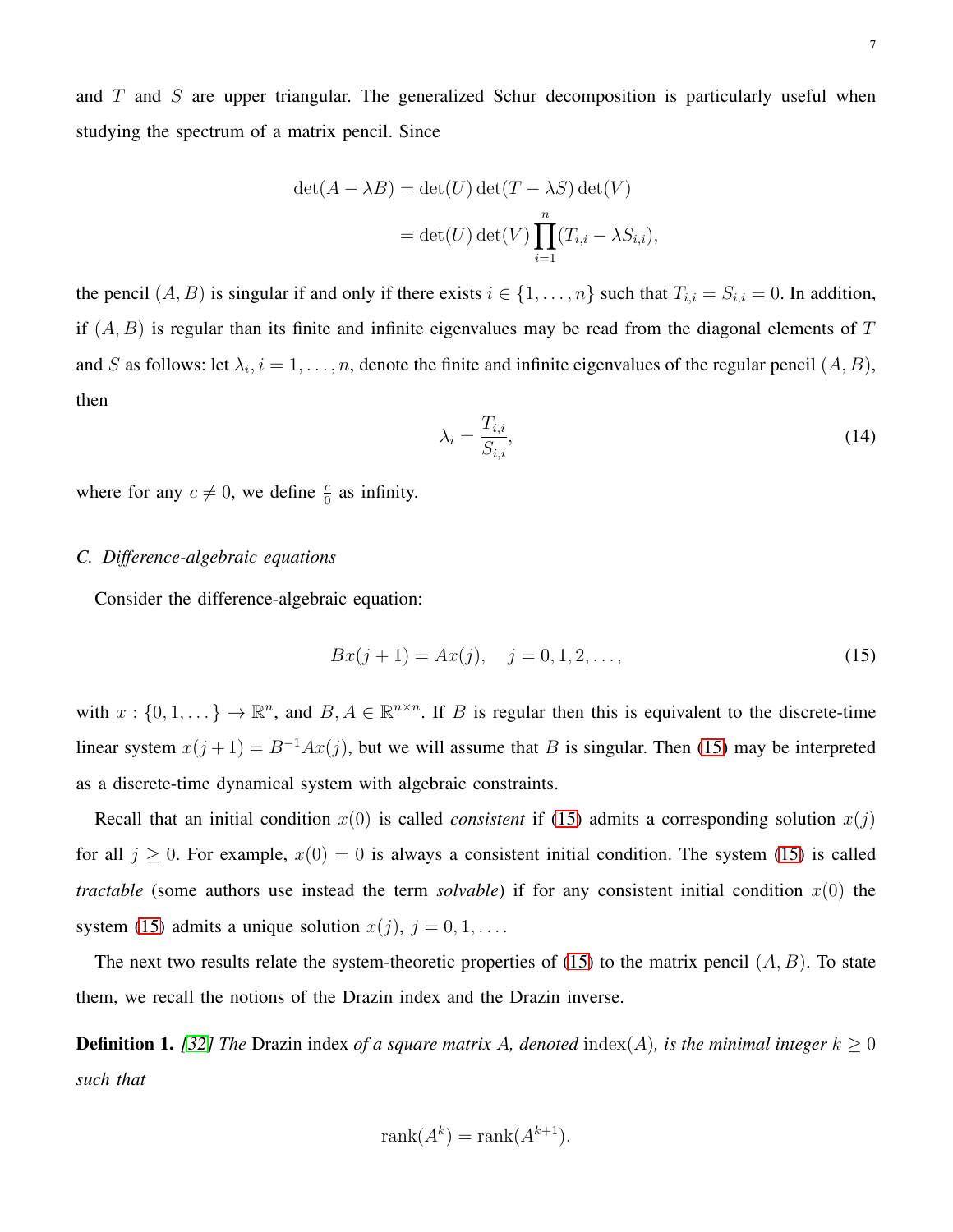For example, if A is regular then  $rank(A^0) = rank(A^1)$ , so  $index(A) = 0$ . If N is nilpotent, i.e. there exists a minimal integer k such that  $N^k = 0$ , then  $index(N) = k$ .

Definition 2. *[\[32\]](#page-24-2) Let* A *be a square matrix. The* Drazin inverse *of* A *is a matrix* X *such that*

1)  $A^{index(A)+1}X = A^{index(A)}$ ,

$$
2) \quad AX = XA,
$$

3)  $XAX = X$ .

It is known that the Drazin inverse always exists and is unique. Let  $A<sup>D</sup>$  denote the Drazin inverse of A. It is straightforward to verify that if A is regular then  $A^D = A^{-1}$ , and that if N is nilpotent then  $N^D = 0$ . If the Jordan decomposition of  $A$  is

<span id="page-7-3"></span>
$$
A = T^{-1} \begin{bmatrix} C & 0 \\ 0 & N \end{bmatrix} T,
$$
 (16)

with  $C$  regular and  $N$  nilpotent, then

<span id="page-7-2"></span>
$$
A^{D} = T^{-1} \begin{bmatrix} C^{-1} & 0 \\ 0 & 0 \end{bmatrix} T.
$$
 (17)

<span id="page-7-0"></span>**Proposition 1.** [\[25\]](#page-23-17) The system [\(15\)](#page-6-0) is tractable iff there exists  $\lambda \in \mathbb{C}$  such that  $\det(A - \lambda B) \neq 0$ , that *is, iff* (A, B) *is regular.*

<span id="page-7-1"></span>**Proposition 2.** [\[25\]](#page-23-17), [\[33\]](#page-24-3) Assume that [\(15\)](#page-6-0) is tractable. Fix  $\lambda \in \mathbb{C}$  such that  $\det(A - \lambda B) \neq 0$ , and let

$$
\hat{B}_{\lambda} := (A - \lambda B)^{-1} B, \quad \hat{A}_{\lambda} := (A - \lambda B)^{-1} A.
$$
\n(18)

Let  $i := \text{index}(\hat{B}_{\lambda})$ . An initial condition  $x(0)$  is consistent iff  $x(0)$  is in the range of  $(\hat{B}_{\lambda})^i$ , and for such *an initial condition the unique solution of* [\(15\)](#page-6-0) *is*

$$
x(j+1) = ((\hat{B}_{\lambda})^D \hat{A}_{\lambda})^j x(0), \quad j = 0, 1, \dots
$$
 (19)

*Furthermore,*  $\lim_{j\to\infty} x(j) = 0$  *for any consistent initial condition*  $x(0)$  *iff all the finite eigenvalues of* (A, B) *lie in the open unit disk.*

The next sections describe our main results.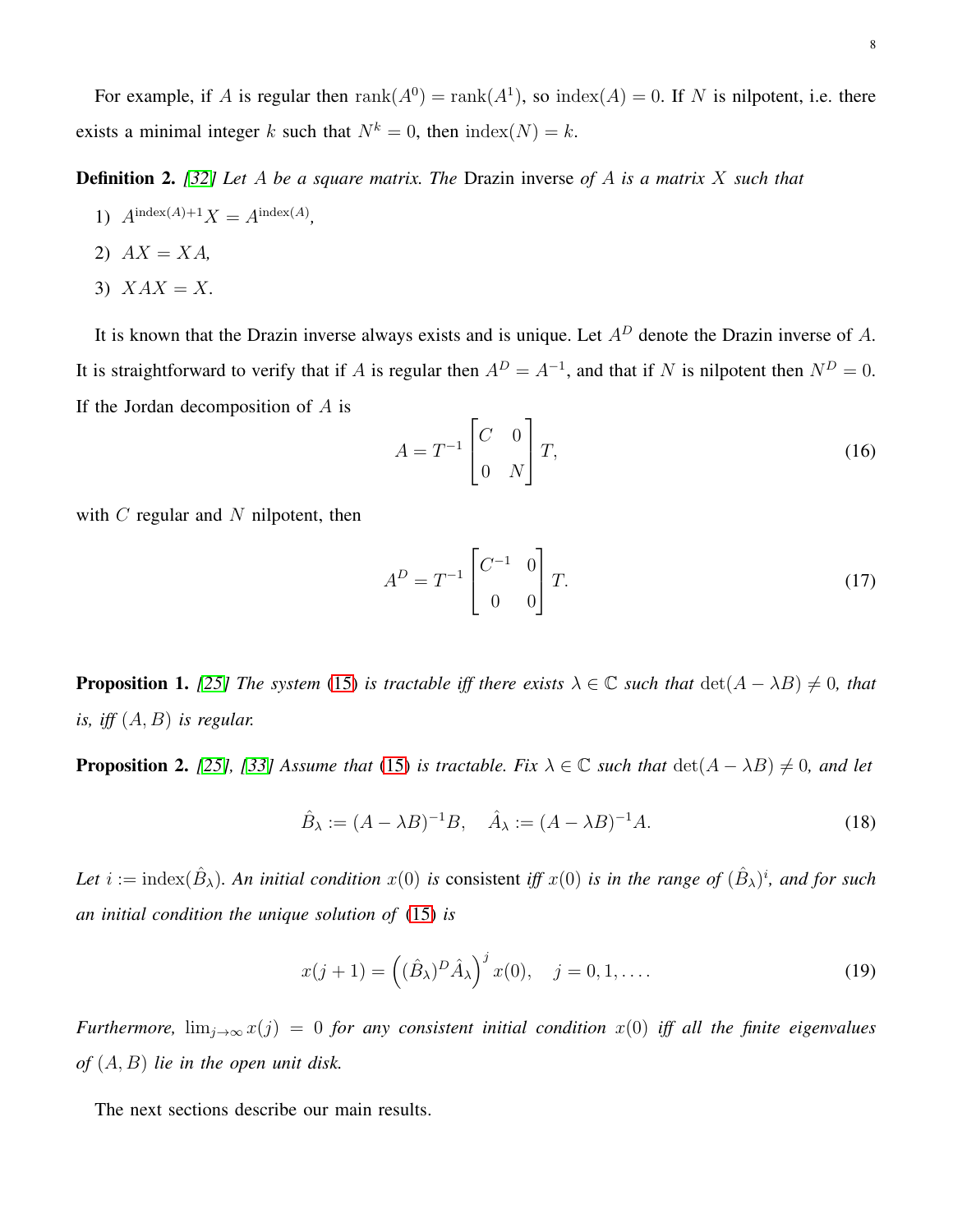#### III. THE MULTIPLICATIVE COMPOUNDS OF A MATRIX PENCIL

<span id="page-8-0"></span>We introduce a new definition.

**Definition 3.** Given  $A, B \in \mathbb{C}^{n \times n}$ , and  $k \in \{1, ..., n\}$ , the k-multiplicative compound of  $(A, B)$  is the *matrix pencil*

$$
(A, B)^{(k)} := A^{(k)} - \lambda B^{(k)}, \quad \lambda \in \mathbb{C}.
$$
 (20)

Note that, in general,  $(A, B)^{(k)} \neq (A - \lambda B)^{(k)}$ .

By definition,  $(A, B)^{(1)}$  is just  $(A, B)$ , and  $(A, B)^{(n)} = \det(A) - \lambda \det(B)$ . Also,  $(A, 0)^{(k)}$  is just  $A^{(k)}$ . As a specific example, consider

$$
A = \begin{bmatrix} 0 & 1 \\ 0 & 0 \end{bmatrix}, \quad B = \begin{bmatrix} 0 & 0 \\ 1 & 0 \end{bmatrix}.
$$
 (21)

Then  $A^{(2)} = det(A) = 0$  and  $B^{(2)} = det(B) = 0$ , so  $(A, B)^{(2)} = A^{(2)} - \lambda B^{(2)} = 0$ . Note that in this case  $(A, B)$  is regular, and  $(A, B)^{(2)}$  is singular.

We now analyze several properties of  $(A, B)^{(k)}$ .

# A. Regularity of  $(A, B)^{(k)}$

The next result provides a necessary and sufficient condition for regularity of the matrix pencil  $(A, B)^{(k)}$ in terms of a joint triangularization in the form [\(13\)](#page-5-2).

<span id="page-8-1"></span>**Proposition 3.** Let  $A, B \in \mathbb{C}^{n \times n}$ . Fix  $k \in \{1, \ldots, n\}$ . Then the following two conditions are equivalent.

- 1) The pencil  $(A, B)^{(k)}$  is singular.
- 2) *For any joint triangularization in the form* [\(13\)](#page-5-2) *there exists*  $\alpha \in Q(k, n)$  *such that*

$$
\prod_{i=1}^k T_{\alpha_i,\alpha_i} = \prod_{i=1}^k S_{\alpha_i,\alpha_i} = 0.
$$

*Proof.* Applying the Cauchy-Binet Theorem to [\(13\)](#page-5-2) gives

$$
U^{(k)}A^{(k)}V^{(k)} = T^{(k)}, \quad U^{(k)}B^{(k)}V^{(k)} = S^{(k)},\tag{22}
$$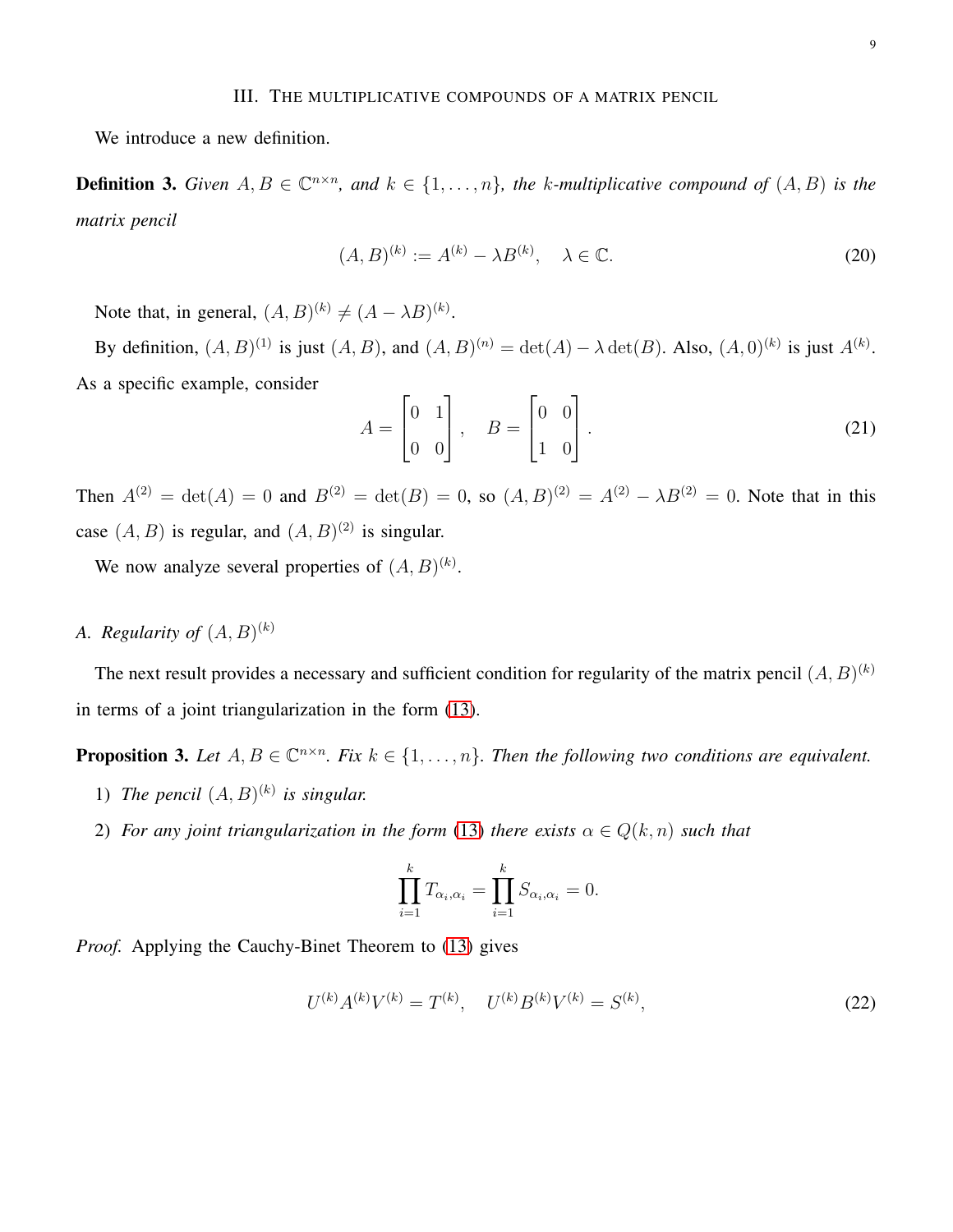and  $T^{(k)}$ ,  $S^{(k)}$  are also upper triangular. Thus, for any  $k \in \{1, \ldots, n\}$ , we have

$$
\det(A^{(k)} - \lambda B^{(k)}) = \det((U^{(k)})^*(V^{(k)})^*) \det(T^{(k)} - \lambda S^{(k)})
$$

$$
= \det((U^{(k)})^*(V^{(k)})^*) \prod_{i=1}^r ((T^{(k)})_{ii} - \lambda (S^{(k)})_{ii}), \tag{23}
$$

where  $r := \binom{n}{k}$ <sup>n</sup><sub>k</sub>). Since  $U^{(k)}$ ,  $V^{(k)}$  are unitary, we conclude that  $\det(A^{(k)} - \lambda B^{(k)}) = 0$  iff

<span id="page-9-4"></span>
$$
\prod_{i=1}^r ((T^{(k)})_{ii} - \lambda (S^{(k)})_{ii}) = 0.
$$

In particular,  $\det(A^{(k)} - \lambda B^{(k)}) = 0$  for any  $\lambda \in \mathbb{C}$  iff there exists an  $i \in \{1, ..., r\}$  such that  $(T^{(k)})_{ii} =$  $(S^{(k)})_{ii} = 0$ . Since T is upper triangular, entry  $(i, i)$  of  $T^{(k)}$  is  $\prod_{\ell=1}^k T_{\alpha_\ell, \alpha_\ell}$ , where  $\alpha$  is the *i*th sequence in  $Q(k, n)$ , and similarly for  $S^{(k)}$ . This completes the proof of Prop. [3.](#page-8-1)  $\Box$ 

**Remark 1.** Prop. [3](#page-8-1) implies in particular that if  $(A, B)$  is singular then  $(A, B)^{(k)}$  is singular for any  $k \in$  $\{1, \ldots, n\}.$ 

The next result gives simple necessary and sufficient conditions for the singularity of  $(A, B)^{(k)}$  with  $k >$ 1. For a matrix  $A \in \mathbb{C}^{n \times n}$ , let  $\ker(A) := \{x \in \mathbb{C}^n \mid Ax = 0\}.$ 

<span id="page-9-3"></span><span id="page-9-0"></span>**Corollary 1.** Let  $A, B \in \mathbb{C}^{n \times n}$ . Fix  $k \in \{2, ..., n\}$ . Then the following three conditions are equivalent.

- <span id="page-9-1"></span>1) The pencil  $(A, B)^{(k)}$  is singular.
- <span id="page-9-2"></span>2)  $\det(A) = \det(B) = 0$ .
- 3) ker $(A^{(k)}) \cap \ker(B^{(k)}) \neq \{0\}.$

*Proof.* Fix  $k \in \{2, ..., n\}$ . Suppose that  $(A, B)^{(k)}$  is singular. Then at least one diagonal entry of T and at least one diagonal entry of  $S$  are zero, so

$$
\det(A) = \det(U) \det(V) \det(T) = 0,
$$
  

$$
\det(B) = \det(U) \det(V) \det(S) = 0.
$$

This proves that [1\)](#page-9-0) implies [2\)](#page-9-1).

We now show that [2\)](#page-9-1) implies [3\)](#page-9-2). Assume that 2) holds. Then there exist  $x, y \in \mathbb{R}^n \setminus \{0\}$  such that  $Ax = 0$ and  $By = 0$ . If  $x, y$  are linearly dependent then clearly [3\)](#page-9-2) holds, so we assume that  $x, y$  are linearly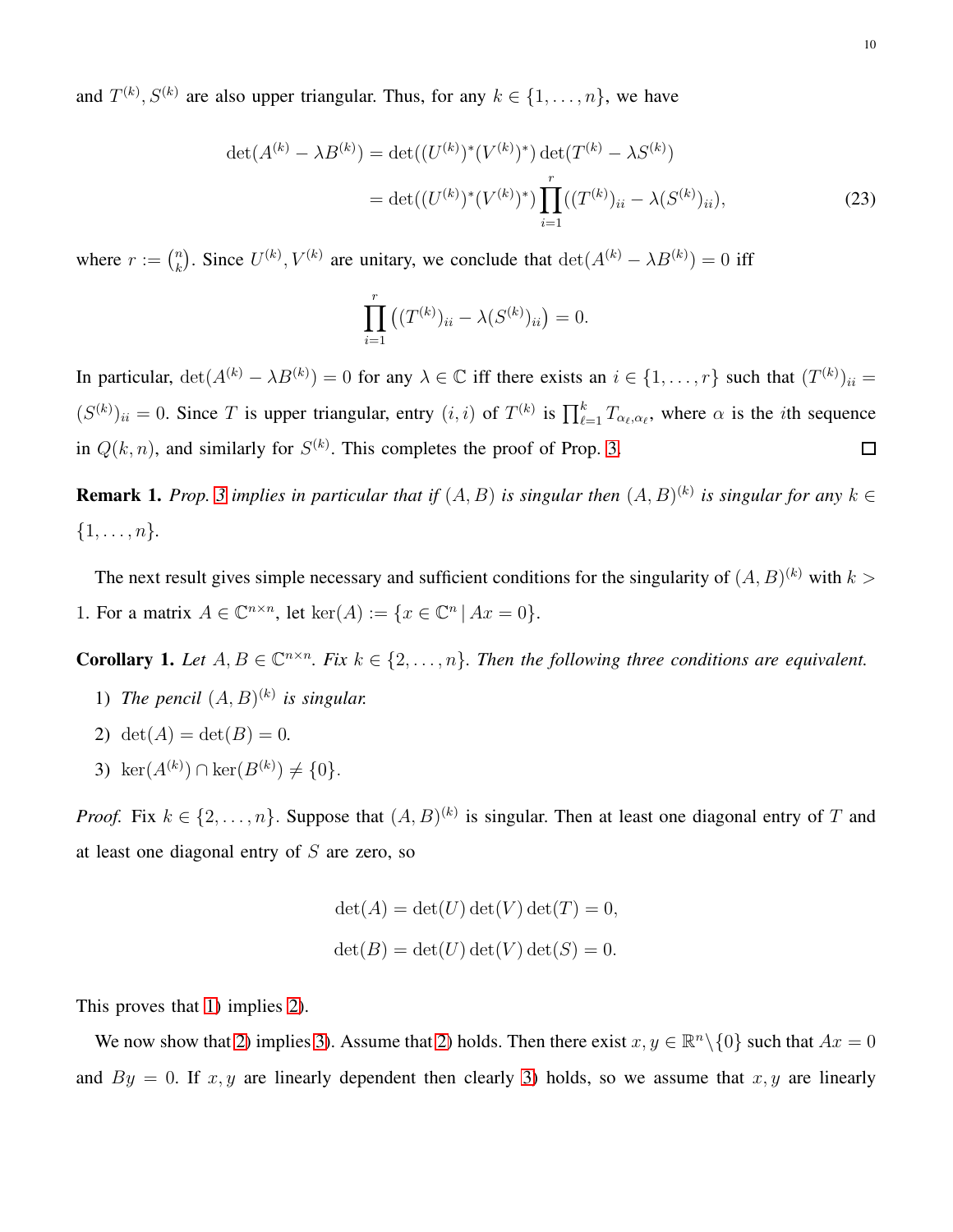independent. Note that

$$
A^{(2)} \begin{bmatrix} x & y \end{bmatrix}^{(2)} = \begin{bmatrix} Ax & Ay \end{bmatrix}^{(2)} = \begin{bmatrix} 0 & Ay \end{bmatrix}^{(2)} = 0,
$$

and similarly  $B^{(2)}\begin{bmatrix} x & y \end{bmatrix}^{(2)} = 0$ . Since  $x, y$  are linearly independent,  $\begin{bmatrix} x & y \end{bmatrix}^{(2)} \neq 0$ , and we conclude that  $\begin{bmatrix} x & y \end{bmatrix}^{(2)} \in \text{ker}(A^{(2)}) \cap \text{ker}(B^{(2)})$ . A similar argument shows that for any  $j \in \{2, ..., n\}$ , we have  $\ker(A^{(j)}) \cap \ker(B^{(j)}) \neq \{0\}$ , so [2\)](#page-9-1) implies [3\)](#page-9-2).

Now suppose that [3\)](#page-9-2) holds. Let  $x \neq 0$  be a vector such that  $x \in \text{ker}(A^{(k)}) \cap \text{ker}(B^{(k)})$ . Then

$$
(A^{(k)} - \lambda B^{(k)})x = 0
$$

for any  $\lambda \in \mathbb{C}$ , so [1\)](#page-9-0) holds. We conclude that [3\)](#page-9-2) implies 1), and this completes the proof of Corollary [1.](#page-9-3)  $\Box$ 

Corollary [1](#page-9-3) demonstrates a perhaps surprising property of the k-multiplicative compound of a pencil. A sufficient, but not necessary, condition for a pencil  $(A, B)$  to be singular is that ker $(A) \cap \text{ker}(B) \neq \{0\}.$ However, for  $(A, B)^{(k)}$ , with  $k > 1$ , this condition is sufficient and *necessary*.

**Remark 2.** Corollary [1](#page-9-3) implies in particular that either  $(A, B)^{(k)}$  is regular for all  $k > 1$ , or it is singular *for all*  $k > 1$ *.* 

The next example illustrates Prop. [3](#page-8-1) and Corollary [1.](#page-9-3)

**Example 1.** *Suppose that*  $A = \text{diag}(0, 1, 2)$  *and*  $B = \text{diag}(1, 2, 0)$ *. Note that*  $\text{det}(A) = \text{det}(B) = 0$ *. Then* det( $A - \lambda B$ ) = 2 $\lambda$ (2 $\lambda$ -1)*, so* (A, B) *is regular. Also,*  $A^{(2)} = \text{diag}(0, 0, 2)$  *and*  $B^{(2)} = \text{diag}(2, 0, 0)$ *,*  $so \, \det(A^{(2)} - \lambda B^{(2)}) = 0$  for any  $\lambda \in \mathbb{C}$  and thus  $(A, B)^{(2)}$  is singular. Consider the triangularization *in* [\(13\)](#page-5-2)*. Then there exists exactly one*  $i \in \{1,2,3\}$  *such that*  $T_{ii} = 0$ *, and exactly one*  $j \in \{1,2,3\}$  *such that*  $S_{jj} = 0$ *. Also,*  $i \neq j$ *, as otherwise*  $(T, S)$  *is singular and this is impossible as*  $(A, B)$  *is regular.* Let  $\alpha$  be the sequence in  $Q(2,3)$  *that includes i* and *j*. Then

$$
\prod_{r=1}^{2} T_{\alpha_r,\alpha_r} = \prod_{i=1}^{2} S_{\alpha_r,\alpha_r} = 0.
$$

*Note also that*  $x = \begin{bmatrix} 0 & 1 & 0 \end{bmatrix}^T$  *satisfies*  $x \in \text{ker}(A^{(2)}) \cap \text{ker}(B^{(2)})$ *.*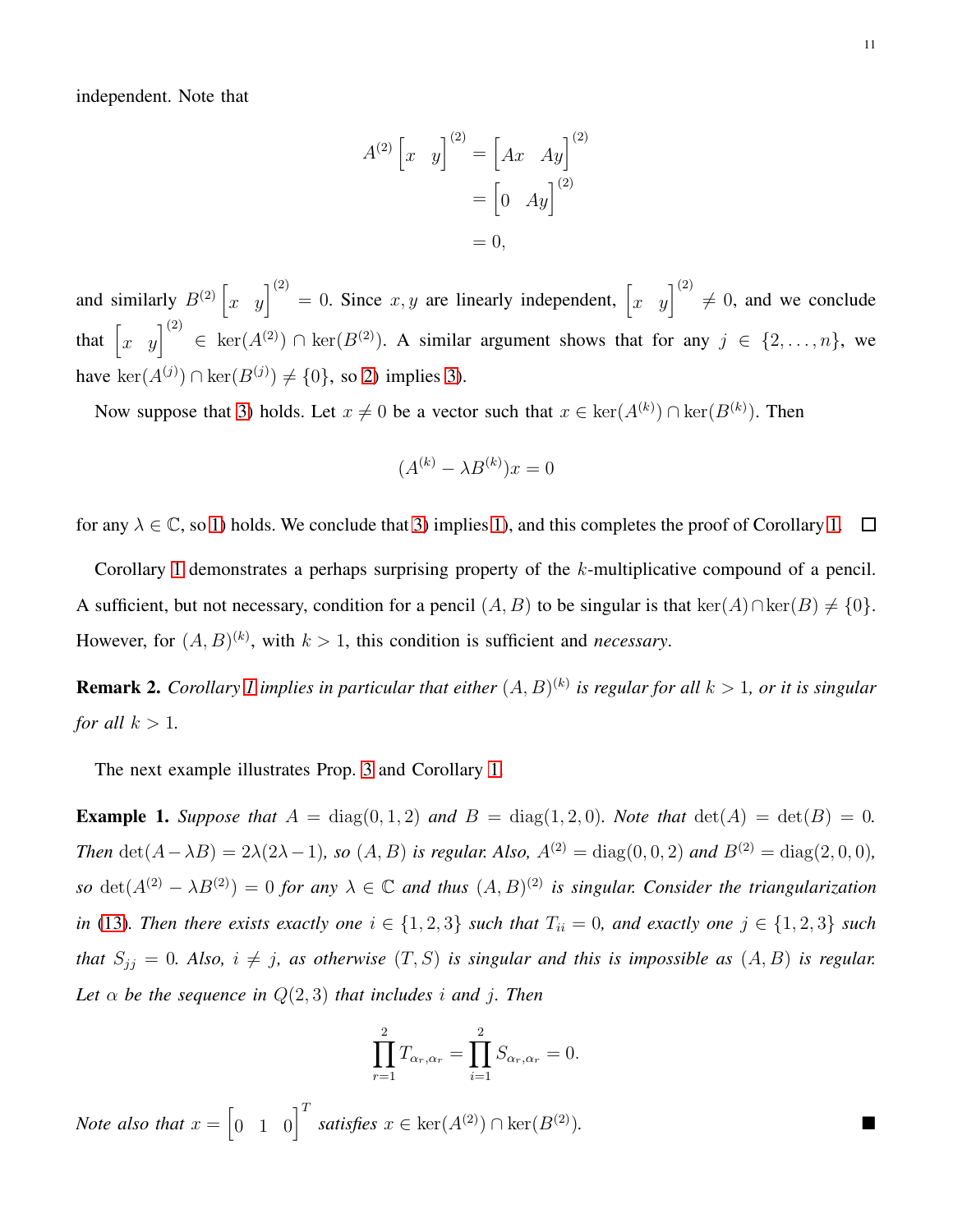# *B.* Spectral properties of  $(A, B)^{(k)}$

Recall that if  $A \in \mathbb{C}^{n \times n}$  and  $k \in \{1, \ldots, n\}$  then any eigenvalue of  $A^{(k)}$  is the product of k eigenvalues of A. The next result generalizes this to the matrix pencil  $(A, B)^{(k)}$ .

<span id="page-11-1"></span>**Proposition 4.** Let  $A, B \in \mathbb{C}^{n \times n}$ . Fix  $k \in \{1, \ldots, n\}$ . Suppose that  $(A, B)^{(k)}$  is regular. Then every *eigenvalue of*  $(A, B)^{(k)}$  is the product of k eigenvalues of  $(A, B)$ , where we define the product of infinity *with any value as infinity.*

<sup>n</sup><sub>k</sub>). Eq. [\(23\)](#page-9-4) implies that the eigenvalues of  $(A, B)^{(k)}$  are  $\frac{(T^{(k)})_{ii}}{(S^{(k)})_{ii}}$ *Proof.* Let  $r := \binom{n}{k}$  $\frac{(T^{(n)})_{ii}}{(S^{(k)})_{ii}}, i \in \{1, \ldots, r\},$  where we define  $\frac{c}{0}$ , with  $c \neq 0$ , as infinity (note that the assumption that the pencil is regular guarantees that the case  $(T^{(k)})_{ii} = (S^{(k)})_{ii} = 0$  is not possible). In particular, the eigenvalues of  $(A, B) = (A, B)^{(1)}$  are  $\frac{T_{ii}}{S_{ii}}$ ,  $i \in \{1, \ldots, n\}$ . Since T is upper triangular, entry  $(i,i)$  of  $T^{(k)}$  is  $\prod_{\ell=1}^r T_{\alpha_\ell,\alpha_\ell}$ , where  $\alpha$  is the *i*th  $\mathit{T}_{ii}$ sequence in  $Q(k, n)$ , and similarly for  $S^{(k)}$ , and this completes the proof.  $\Box$ 

Given k finite eigenvalues and the corresponding k eigenvectors of  $(A, B)$ , the following result gives an explicit formula for the corresponding eigenvalue and eigenvector of  $(A, B)^{(k)}$ .

**Proposition 5.** Let  $A, B \in \mathbb{C}^{n \times n}$ , and pick  $k \in \{1, ..., n\}$ . Suppose that  $\lambda_1, ..., \lambda_k \in \mathbb{C}$  and  $v^1, ..., v^k \in$  $\mathbb{C}^n \setminus \{0\}$  *satisfy* 

<span id="page-11-0"></span>
$$
Av^{i} = \lambda_{i} B v^{i}, \quad i = 1, \dots, k. \tag{24}
$$

*Define*  $\tilde{v} := \begin{bmatrix} v^1 & \dots & v^k \end{bmatrix}^{(k)}$  and  $\tilde{\lambda} := \prod_{i=1}^k \lambda_i$ . Then

$$
A^{(k)}\tilde{v} = \tilde{\lambda}B^{(k)}\tilde{v}.\tag{25}
$$

This implies in particular that if  $v^1, \ldots, v^k$  are linearly independent eigenvectors of  $(A, B)$  with corresponding eigenvalues  $\lambda_1, \ldots, \lambda_k$ , then  $\tilde{v} \in \mathbb{R}^{n \choose k} \setminus \{0\}$  is an eigenvector of  $(A, B)^{(k)}$  corresponding to the eigenvalue  $\lambda$ .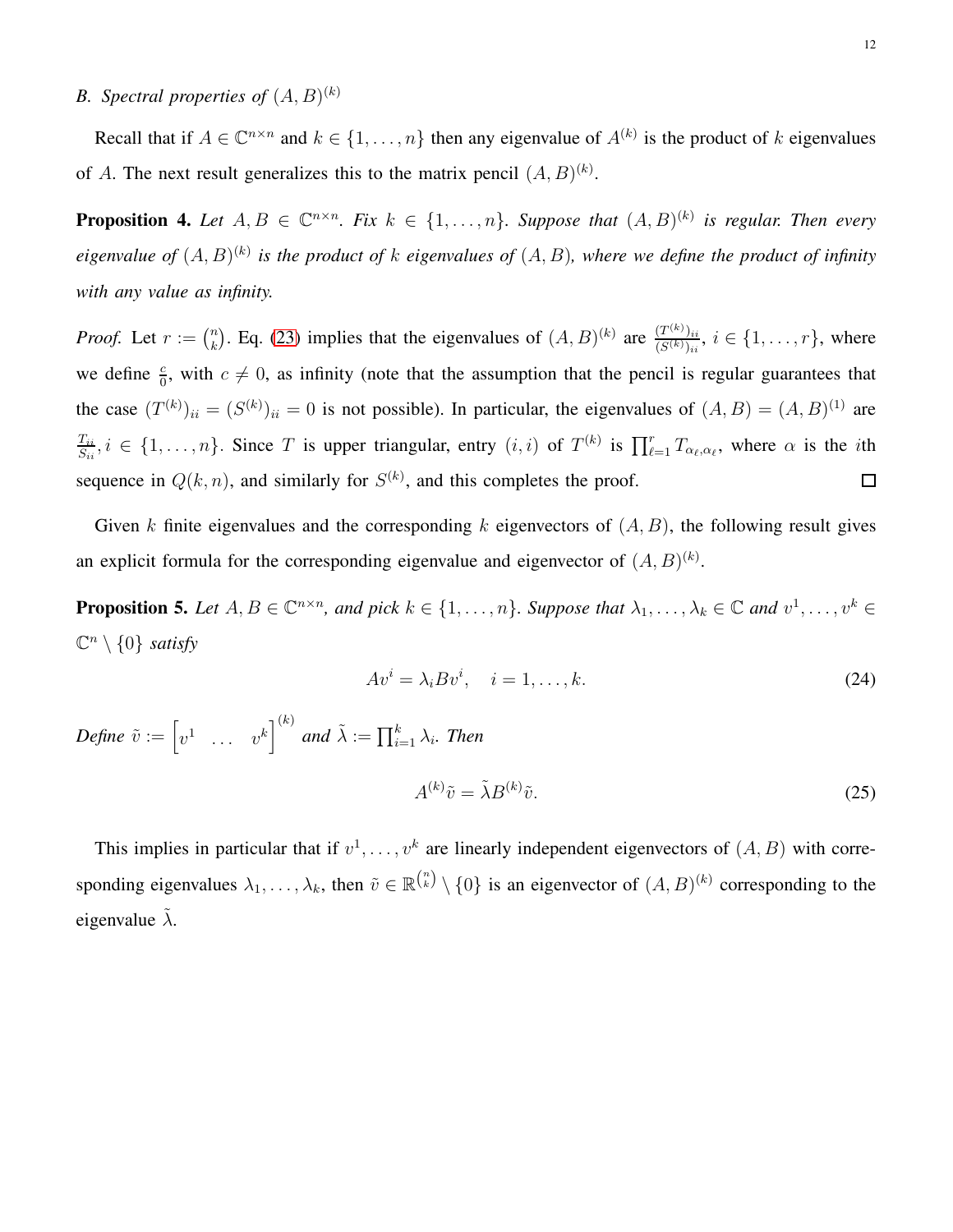*Proof.* Applying the Cauchy-Binet Theorem yields

$$
A^{(k)}\begin{bmatrix} v^1 & \cdots & v^k \end{bmatrix}^{(k)} = \begin{bmatrix} Av^1 & \cdots & Av^k \end{bmatrix}^{(k)}
$$

$$
= \begin{bmatrix} \lambda_1 B v^1 & \cdots & \lambda_k B v^k \end{bmatrix}^{(k)}
$$

$$
= \left(\prod_{i=1}^k \lambda_i\right) \begin{bmatrix} B v^1 & \cdots & B v^k \end{bmatrix}^{(k)}
$$

$$
= \left(\prod_{i=1}^k \lambda_i\right) B^{(k)}\begin{bmatrix} v^1 & \cdots & v^k \end{bmatrix}^{(k)},
$$
(26)

and this completes the proof.

Remark 3. *The multiplicative compound of a matrix pencil has a geometric interpretation similar to that of the multiplicative compound of a matrix. Let*  $r := \binom{n}{k}$  $\binom{n}{k}$ . The dimensions of  $\tilde{v}$  are  $r \times \binom{k}{k}$  $\binom{k}{k}$ , *i.e.* it is an rdimensional column vector, and  $|\tilde{v}|_2$  is the volume of the parallelotope with vertices  $0, v^1, \ldots, v^k$ . Eq. [\(26\)](#page-12-1) thus implies that the volume of the parallelotope generated by  $0, Av^1, \ldots, Av^k$  is equal to  $|\prod_{i=1}^k\lambda_i|$  times the volume of the parallelotope generated by  $0, Bv^1, \ldots, Bv^k$ . Indeed, this follows from [\(24\)](#page-11-0).

<span id="page-12-0"></span>In the next section, we describe several applications of  $(A, B)^{(k)}$  and, in particular, use it to study the behaviour of k-parallelotopes under the dynamics of linear differential-algebraic systems.

# IV. APPLICATIONS OF  $(A,B)^{(k)}$

Our first application is based on using the multiplicative compound of a matrix pencil to study the number of finite eigenvalues of a matrix pencil.

<span id="page-12-2"></span>**Proposition 6.** Let  $A, B \in \mathbb{C}^{n \times n}$ , with A regular. Then the matrix pencil  $(A, B)$  has at most rank $(B)$ *finite eigenvalues.*

*Proof.* If B is regular then  $A - \lambda B = (AB^{-1} - \lambda I)B$ , so the eigenvalues of  $(A, B)$  are the eigenvalues of the matrix  $AB^{-1}$ , and the statement holds. Suppose that B is singular, and let  $\ell := \text{rank}(B) < n$ . Then,

$$
(A,B)^{(\ell+1)} = A^{(\ell+1)} - \lambda B^{(\ell+1)} = A^{(\ell+1)},\tag{27}
$$

so  $(A, B)^{(\ell+1)}$  has only infinite eigenvalues. Since A is regular,  $(A, B)^{(k)}$  is regular for any k and we may apply Prop. [4](#page-11-1) to conclude that every choice of  $\ell + 1$  eigenvalues of  $(A, B)$  includes at least one infinite eigenvalue, so  $(A, B)$  has at most  $\ell$  finite eigenvalues.  $\Box$ 

<span id="page-12-1"></span> $\Box$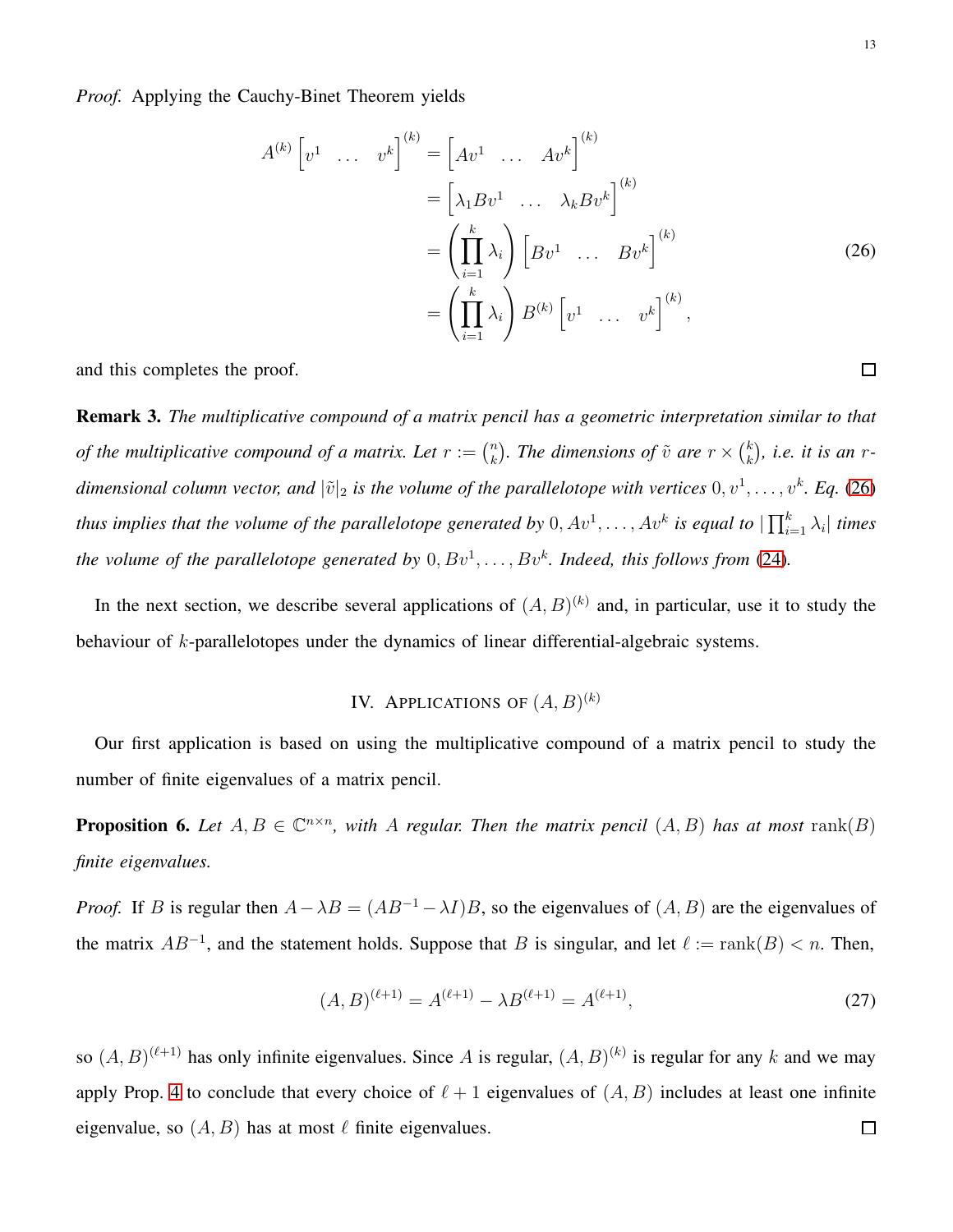**Example 2.** *Consider*  $(A, B)$  *with*  $A = I_3$  *and*  $B =$  $\sqrt{ }$  1 0 0 0 1 0 0 0 0 1  $\begin{array}{c} \hline \end{array}$ *a Then*  $\text{rank}(B) = 2$ *, so Prop.* [6](#page-12-2) *implies* 

*that*  $(A, B)$  *has as most two finite eigenvalues. Indeed, the eigenvalues of*  $(A, B)$  *are* 1, 1,  $\infty$ .

# *A. Applications to dynamical systems described by difference-algebraic equations*

We begin by showing that  $(A, B)^{(k)}$  can be used to analyze the evolution of volumes of k-parallelotopes under a difference-algebraic equation. For this, we can in fact consider the more general time-varying system

<span id="page-13-0"></span>
$$
B(j + 1)x(j + 1) = A(j)x(j), \quad j = 0, 1, ....
$$
\n(28)

<span id="page-13-2"></span>**Theorem 1.** Fix  $k \in \{1, \ldots, n\}$ , and pick k consistent initial conditions  $a^1, \ldots, a^k \in \mathbb{R}^n$  of [\(28\)](#page-13-0). Let  $x^i(\ell) := x(\ell, a^i)$  denote a solution at time  $\ell$  of [\(28\)](#page-13-0) emanating from  $x(0) = a^i$ . Define the  $n \times k$ *matrix*

$$
X(j) := \left[ x^1(j) \quad \dots \quad x^k(j) \right],
$$

*and the*  $\binom{n}{k}$ k *-dimensional column vector*

<span id="page-13-3"></span>
$$
y(j) := (X(j))^{(k)}.
$$
\n(29)

*Then*

<span id="page-13-1"></span>
$$
B^{(k)}(j+1)y(j+1) = A^{(k)}(j)y(j).
$$
\n(30)

*Proof.* By [\(28\)](#page-13-0),

$$
B(j+1)X(j+1) = A(j)X(j).
$$
\n(31)

Taking the kth multiplicative compound on both sides and using the Cauchy-Binet Theorem completes the proof.  $\Box$ 

Thus, [\(28\)](#page-13-0) induces a k-compound difference-algebraic system [\(30\)](#page-13-1). Note that for  $k = 1$ , Eq. (30) is the original system [\(28\)](#page-13-0), whereas for  $k = n$ , Eq. [\(30\)](#page-13-1) becomes the scalar equation

$$
\det(B(j+1))\det(\begin{bmatrix}x^1(j+1)&\dots&x^n(j+1)\end{bmatrix})=\det(A(j))\det(\begin{bmatrix}x^1(j)&\dots&x^n(j)\end{bmatrix}).
$$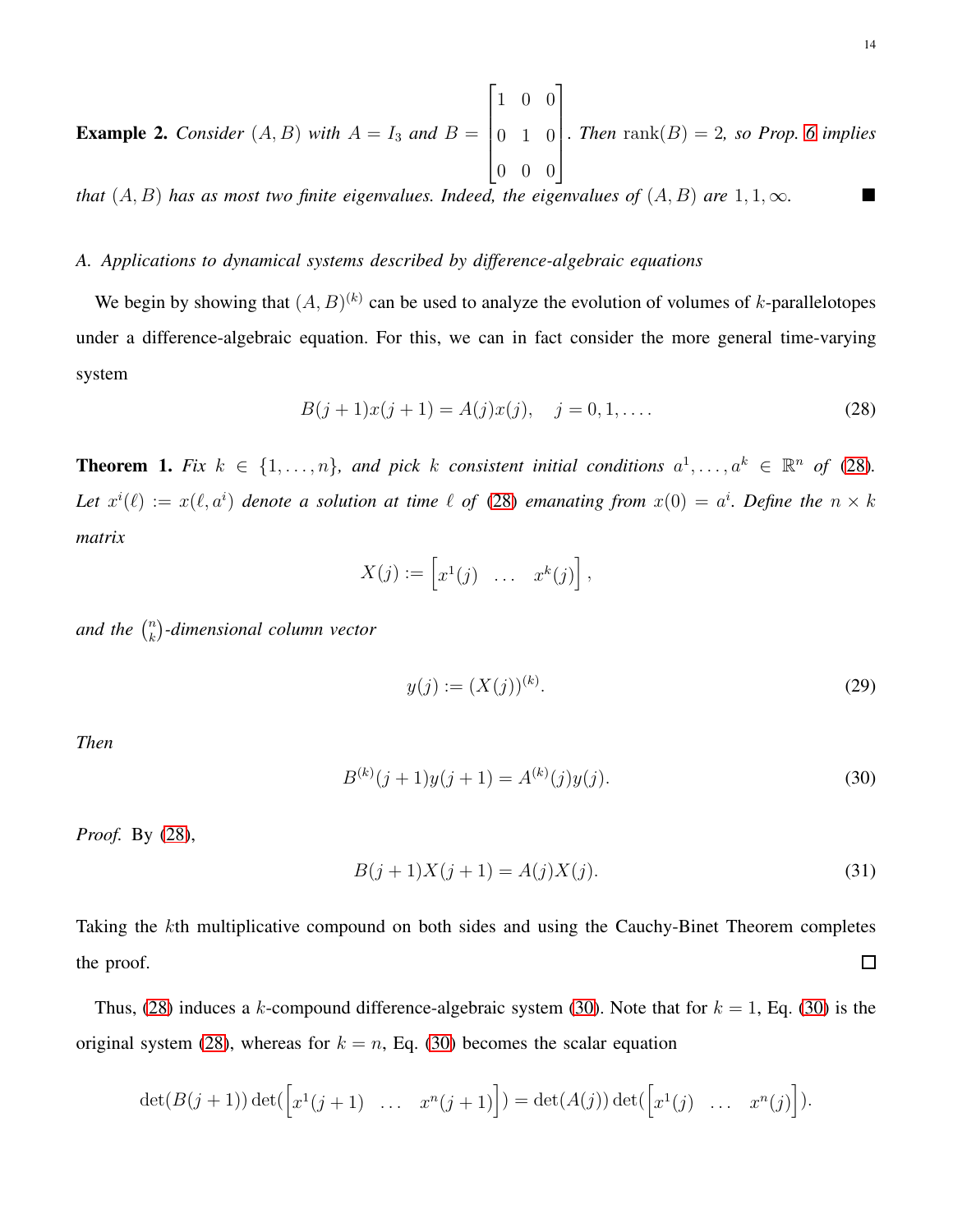In the time-invariant case the  $k$ -compound system is

<span id="page-14-0"></span>
$$
B^{(k)}y(j+1) = A^{(k)}y(j).
$$
\n(32)

In the particular case of time-invariant systems, Thm. [1](#page-13-2) implies that the matrix pencil  $(A, B)$  determines important system-theoretic properties of [\(28\)](#page-13-0), and thus the matrix pencil  $(A, B)^{(k)}$  determines the same system-theoretic properties for [\(30\)](#page-13-1). Indeed, combining Prop. [1](#page-7-0) and Corollary [1](#page-9-3) yields the following.

<span id="page-14-2"></span>**Proposition 7.** *Fix*  $k \in \{2, \ldots, n\}$ *. The following conditions are equivalent.* 

- 1) *the* k*-compound system* [\(32\)](#page-14-0) *is tractable.*
- 2) the matrix pencil  $(A, B)^{(k)}$  is regular.
- 3) *at least one of the matrices* A, B *is regular.*

Note that, perhaps surprisingly, this provides a simple condition for the tractability of the  $k$ -compound system.

Combining Prop. [2](#page-7-1) and Prop. [4](#page-11-1) yields the following result.

**Proposition 8.** Assume that the k-compound system [\(32\)](#page-14-0) is tractable. Fix  $\lambda \in \mathbb{C}$  such that  $\det(A^{(k)} \lambda B^{(k)}$ )  $\neq 0$ , and let

$$
\hat{B}_{k,\lambda} := (A^{(k)} - \lambda B^{(k)})^{-1} B^{(k)}, \quad \hat{A}_{k,\lambda} := (A^{(k)} - \lambda B^{(k)})^{-1} A^{(k)}.
$$

Let  $i := \text{index}(\hat{B}_{k,\lambda})$ . An initial condition  $y(0) \in \mathbb{R}^{\binom{n}{k}}$  is consistent iff  $y(0)$  is in the range of  $(\hat{B}_{k,\lambda})^i$ , and *for such an initial condition the solution of* [\(32\)](#page-14-0) *is*

$$
y(j+1) = ((\hat{B}_{k,\lambda})^D \hat{A}_{k,\lambda})^j y(0), \quad j = 0, 1, ....
$$
 (33)

*Furthermore, if*  $(A, B)$  *has*  $s \geq k$  *finite eigenvalues, denoted*  $\lambda_i$ ,  $i = 1, \ldots, s$ , *then* [\(32\)](#page-14-0) *is asymptotically stable iff*

<span id="page-14-1"></span>
$$
\prod_{i=1}^{k} |\lambda_{\alpha_i}| < 1, \text{ for all } \alpha \in Q(k, s). \tag{34}
$$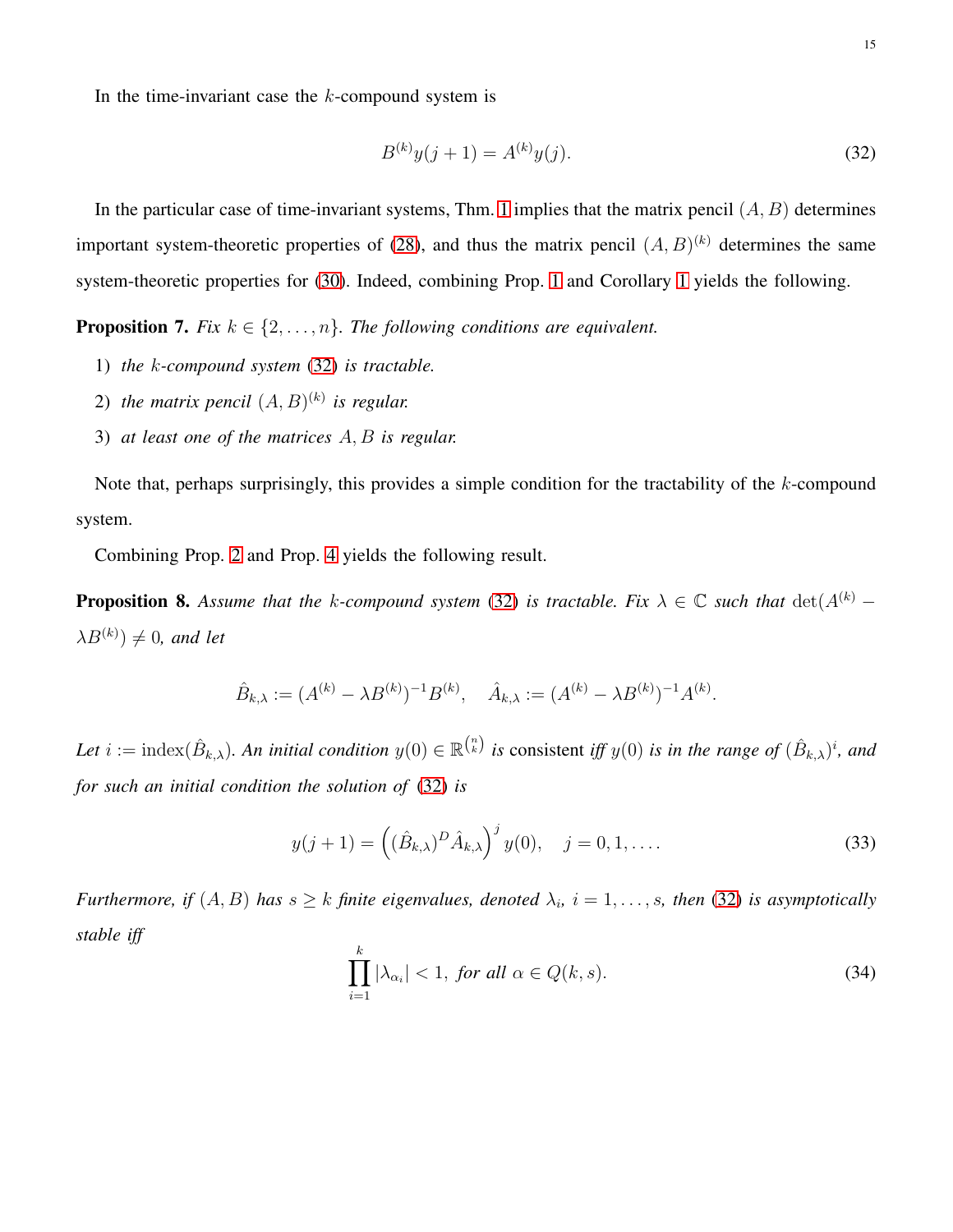**Example 3.** *Consider* [\(15\)](#page-6-0) *with*  $n = 3$ ,  $A = I$ , and  $B = \text{diag}(1, 1, 0)$ *, that is,* 

$$
x_1(j + 1) = x_1(j),
$$
  

$$
x_2(j + 1) = x_2(j),
$$
  

$$
0 = x_3(j).
$$

*In this case,*  $A - \lambda B = \text{diag}(1 - \lambda, 1 - \lambda, 1)$ *, so*  $(A, B)$  *is regular and in particular the matrix*  $A - 0 \cdot B$  *is regular. Using*  $\lambda = 0$  *in* [\(18\)](#page-7-2) *gives*  $\hat{B}_0 = A^{-1}B = B$ ,  $\hat{A}_0 = A^{-1}A = I$ . The Drazin index of  $\hat{B}_0$  is  $i = 1$ , and the Drazin inverse is  $B^D = B$ , so an initial condition  $x(0)$  is consistent iff  $x(0)$  is in the range  $of$   $(\hat{B}_0)^1 = B$ , that is,  $x(0) \in \text{span}(\begin{bmatrix} 1 & 1 & 0 \end{bmatrix}^T)$ . For such an initial condition the solution of [\(15\)](#page-6-0) is

$$
x(j + 1) = ((\hat{B}_0)^D \hat{A}_0)^j x(0)
$$
  
=  $(B^D)^j x(0)$   
=  $Bx(0)$   
=  $[x_1(0) \quad x_2(0) \quad 0]^T$ . (35)

*Pick two consistent initial conditions* a, b*, and let*

$$
y(j) := [x(j, a) \quad x(j, b)]^{(2)}.
$$

*Then*

$$
y(j+1) = \begin{bmatrix} x(j+1, a) & x(j+1, b) \end{bmatrix}^{(2)}
$$

$$
= \begin{bmatrix} a_1 & b_1 \\ a_2 & b_2 \\ 0 & 0 \end{bmatrix}
$$

$$
= \begin{bmatrix} a_1b_2 - b_1a_2 & 0 & 0 \end{bmatrix}^T.
$$
(36)

*Note that*  $|y(j + 1)|_2 = |a_1b_2 - a_2b_1|$  *is the volume of the parallelotope generated by the vertices* 0*, a and* b*.*

*We now determine*  $y(j)$  *directly from the k-compound system. Eq.* [\(30\)](#page-13-1) *yields*  $B^{(2)}y(j+1) = A^{(2)}y(j)$ *,*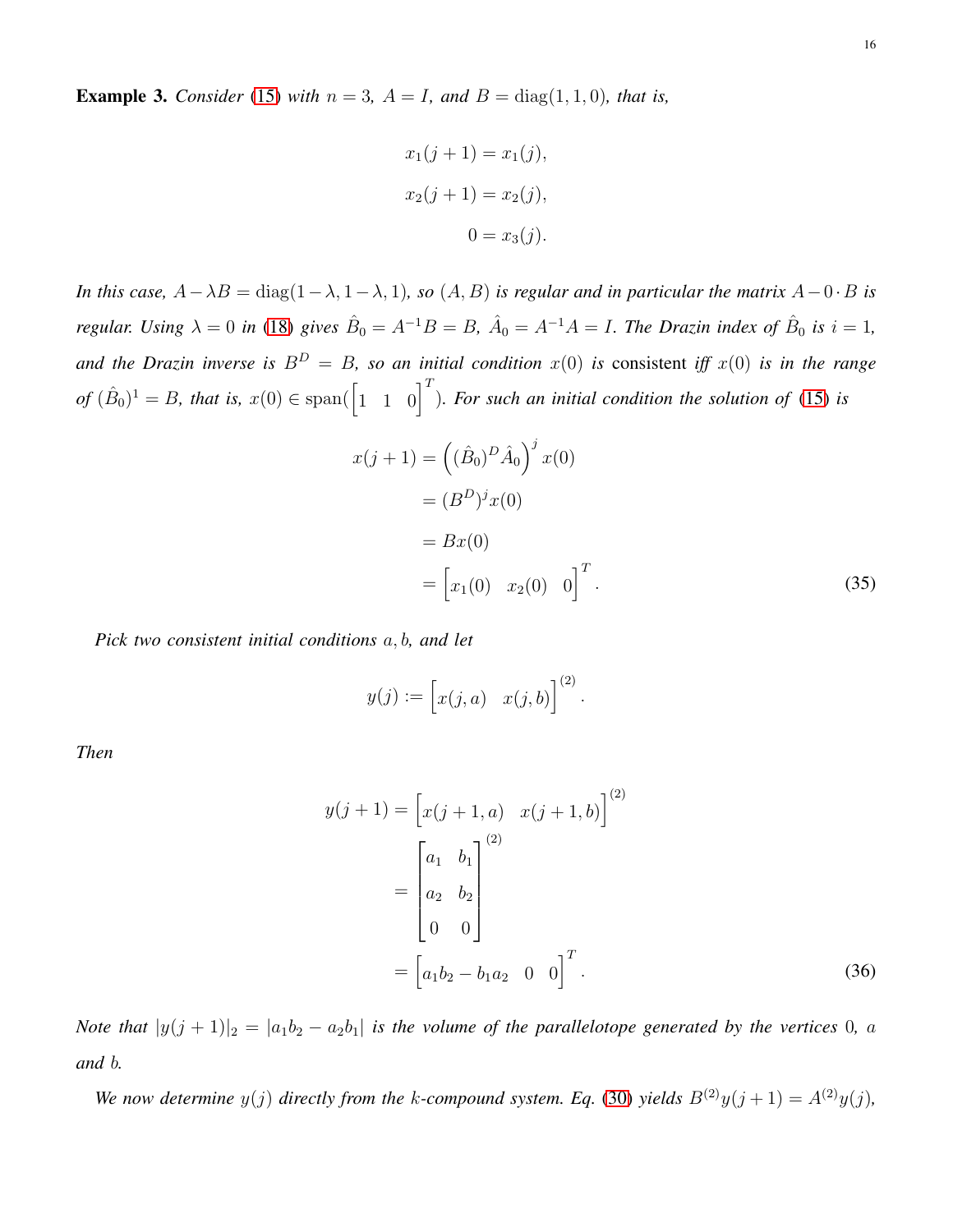<span id="page-16-0"></span>
$$
y_1(j + 1) = y_1(j),
$$
  
\n
$$
0 = y_2(j),
$$
  
\n
$$
0 = y_3(j).
$$
\n(37)

*The pencil*

$$
(A, B)^{(2)} = A^{(2)} - \lambda B^{(2)}
$$

$$
= I - \lambda \operatorname{diag}(1, 0, 0)
$$

$$
= \operatorname{diag}(1 - \lambda, 1, 1)
$$

*is regular, and in particular the matrix*  $A^{(2)} - 0 \cdot B^{(2)}$  *is regular. A calculation gives* 

$$
\hat{B}_{2,0} = (A^{(2)})^{-1} B^{(2)} = B^{(2)},
$$
  

$$
\hat{A}_{2,0} := (A^{(2)})^{-1} A^{(2)} = A^{(2)}.
$$

It is straightforward to verify that  $(B^{(2)})^D = B^{(2)}$ , so [\(33\)](#page-14-1) gives

$$
y(j) = B(2)y(0)
$$

$$
= \begin{bmatrix} y_1(0) \\ 0 \\ 0 \end{bmatrix},
$$

*and this agrees with* [\(37\)](#page-16-0)*.*

*B. On the relation between solutions of the difference-algebraic equation and solutions of the* k*-compound difference-algebraic equation*

Consider the LTI difference-algebraic system [\(15\)](#page-6-0). We already showed that given  $k \in \{1, \ldots, n\}$ solutions to [\(15\)](#page-6-0) the vector  $y(j)$  in [\(29\)](#page-13-3) is a solution to the k-compound system [\(32\)](#page-14-0). However, Prop. [7](#page-14-2) implies that under certain conditions a tractable difference-algebraic system will induce a non-tractable k-compound system for any  $k > 1$ . That is, given k consistent initial conditions to [\(15\)](#page-6-0), the k-compound system may have several solutions emanating from the corresponding initial condition  $y(0)$ .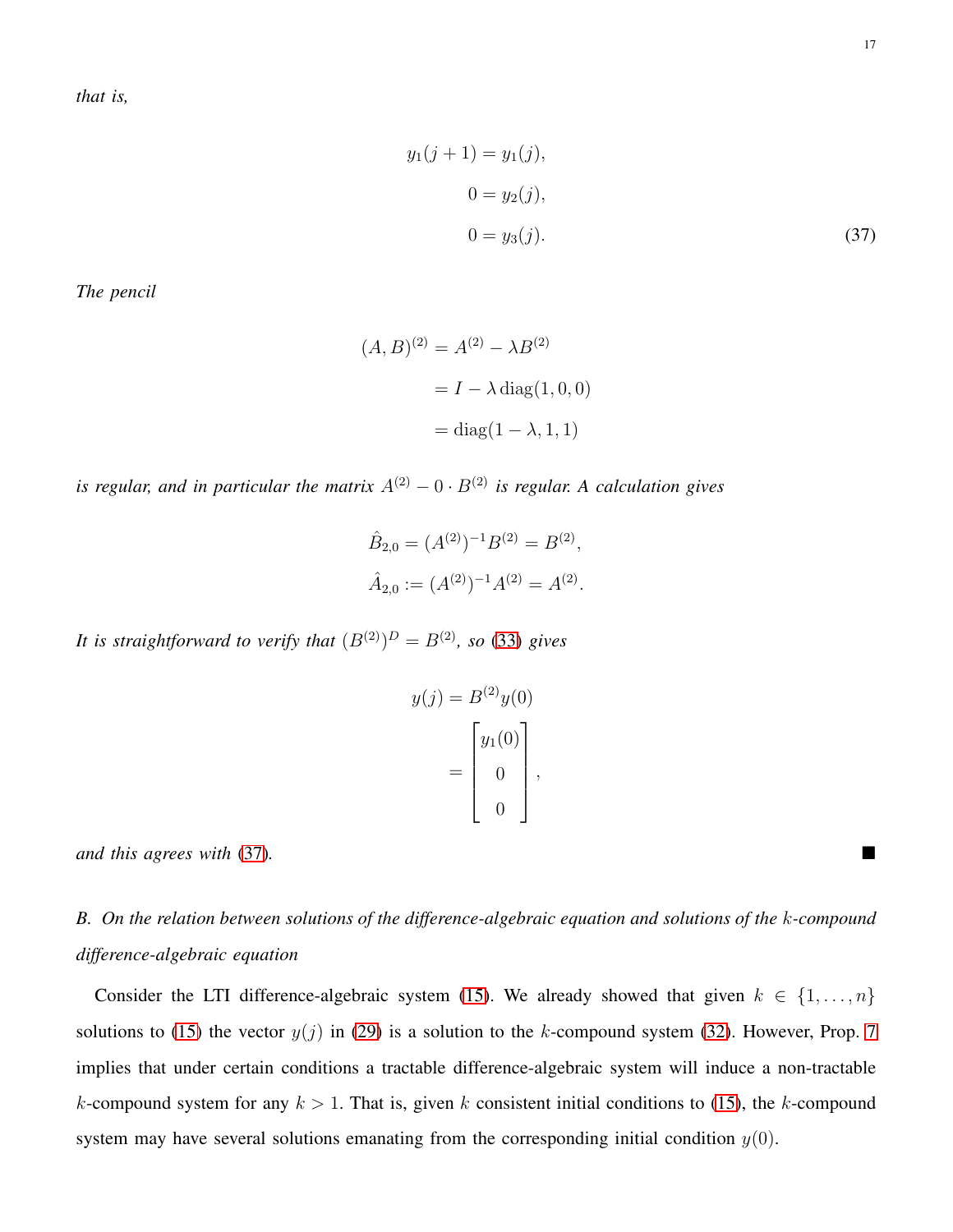On the other hand, when  $(A, B)^{(k)}$  is regular for all  $k \in \{1, \ldots, n\}$  it is possible that for large values of k zero is the only consistent initial condition of the k-compound system. Indeed, for large  $k$ , Eq. [\(15\)](#page-6-0) may not have  $k$  linearly-independent consistent initial conditions. The following results analyze these issues. We begin with the case where  $(A, B)^{(k)}$  is regular for all  $k \in \{1, \ldots, n\}$ .

<span id="page-17-0"></span>**Proposition 9.** Suppose that the pencil  $(A, B)$  satisfies that  $(A, B)^{(\ell)}$  is regular for any  $\ell > 1$ . Fix  $k \in$  $\{1,\ldots,n\}$ . Let  $\mathcal{V}^1$  denote the subspace of consistent initial conditions of [\(15\)](#page-6-0), and let  $\mathcal{V}^k$  denote the *subspace of consistent initial conditions of the* k*-compound system* [\(32\)](#page-14-0)*. Then*

$$
\dim(\mathcal{V}^k) = \binom{\dim(\mathcal{V}^1)}{k},\tag{38}
$$

where  $\binom{\dim(\mathcal{V}^1)}{k}$  $\binom{n(V^1)}{k}$  is defined to be zero for  $k > \dim(\mathcal{V}^1)$ .

Prop. [9](#page-17-0) implies in particular that [\(32\)](#page-14-0) will have zero as its only consistent initial condition for any  $k >$  $\dim(\mathcal{V}^1)$ .

*Proof.* Let s denote the number of finite eigenvalues of  $(A, B)$ , counting multiplicities. Recall that  $\dim(\mathcal{V}^1) = s$ . It follows from Prop. [4](#page-11-1) that  $(A, B)^k$  has  $\binom{s}{k}$  $\binom{s}{k}$  finite eigenvalues, and this completes the proof of Prop. [9.](#page-17-0)  $\Box$ 

Note that  $\dim(\mathcal{V}^1) = \text{rank}((\hat{B}_{\lambda})^{\text{index}(\hat{B}_{\lambda})}) \le \text{rank}(B)$ . Suppose that  $\text{rank}(B) < n$  and fix  $k > \text{rank}(B)$ . Then  $\hat{B}_{k,\lambda} = 0$ , so  $\dim(\mathcal{V}^k) = 0$ . However, often  $\dim(\mathcal{V}^1)$  is strictly smaller than  $\text{rank}(B)$ , and then there exists  $k \le \text{rank}(B)$  such that  $\dim(\mathcal{V}^k) = 0$  but  $\hat{B}_{k,\lambda} \ne 0$ . In this case  $\hat{B}_{k,\lambda}$  will be nilpotent. The next example illustrates this.

Example 4. *Consider* [\(32\)](#page-14-0) *with*

$$
A = \begin{bmatrix} -2 & -3 & 1 \\ 1 & 0 & 0 \\ 1 & 1 & 0 \end{bmatrix}, \text{ and } B = \begin{bmatrix} 1 & 0 & 0 \\ 0 & 1 & 0 \\ 0 & 0 & 0 \end{bmatrix}.
$$

Let  $\lambda = 1$ , and note that  $\det(A-B) \neq 0$ . It may be verified that  $\text{index}(\hat{B}_{\lambda}) = 2$  and  $\text{rank}(\hat{B}_{\lambda}^{\text{index}(\hat{B}_{\lambda})})$  $\lambda^{(\text{max}(B_{\lambda}))} = 1$ , so  $\dim(\mathcal{V}^1) = 1$ , and Prop. [9](#page-17-0) implies that  $\dim(\mathcal{V}^k) = 0$  for  $k = 2, 3$ .

We now show directly that  $\dim(\mathcal{V}^2) = 0$ . The 2-compound system is

<span id="page-17-1"></span>
$$
B^{(2)}y(j+1) = A^{(2)}y(j).
$$
\n(39)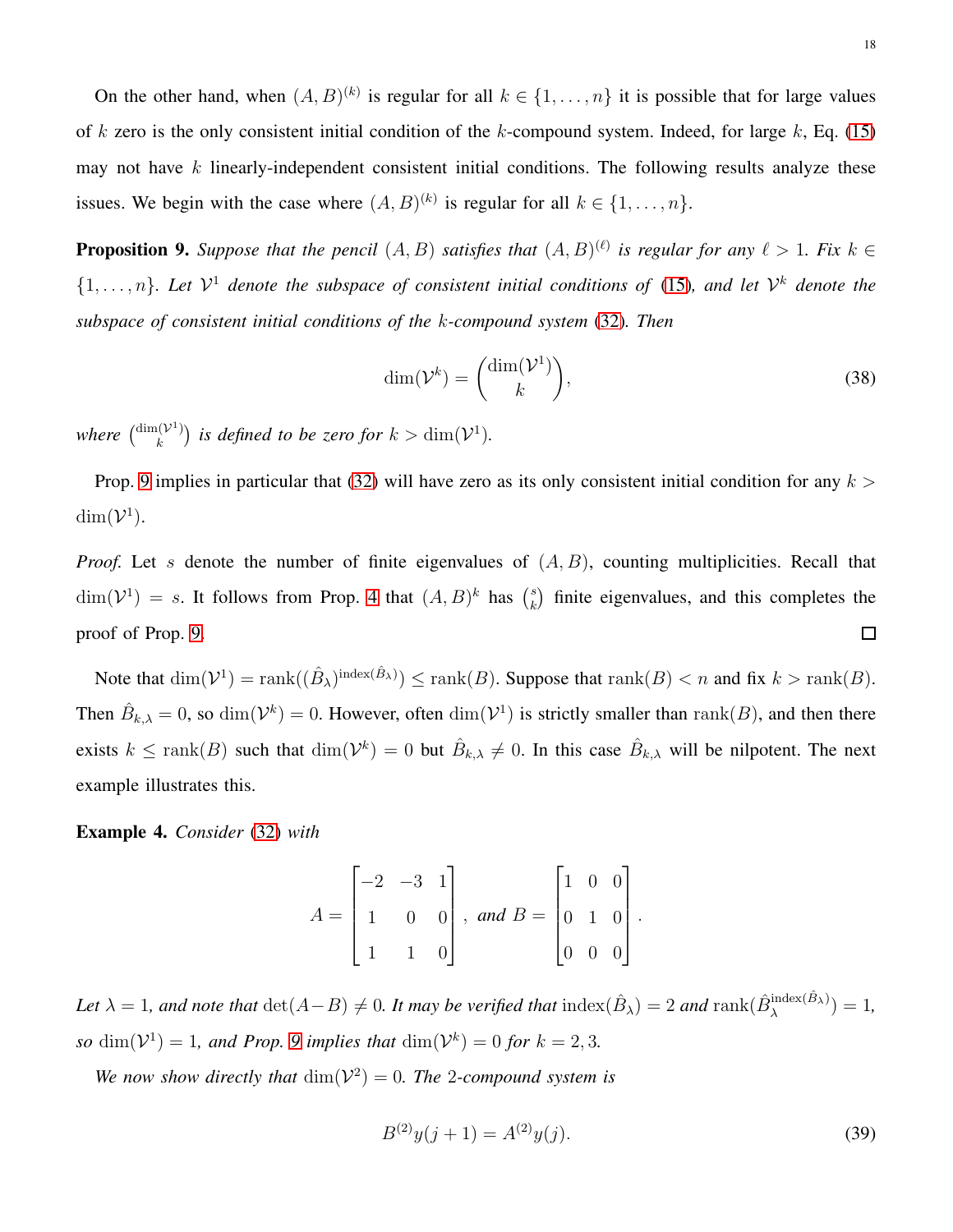*The matrix*  $A^{(2)} - B^{(2)}$  *is regular and multiplying* [\(39\)](#page-17-1) *on the left by*  $(A^{(2)} - B^{(2)})^{-1}$  *gives*  $\hat{B}_{2,1}y(j+1) =$  $\hat{A}_{2,1}y(j)$ , that is,

$$
\begin{bmatrix} 0 & 0 & 0 \\ -1 & 0 & 0 \\ 1 & 0 & 0 \end{bmatrix} y(j+1) = \begin{bmatrix} 1 & 0 & 0 \\ -1 & 1 & 0 \\ 1 & 0 & 1 \end{bmatrix} y(j).
$$

*The first equation here gives*  $y_1(j) \equiv 0$ *. Using this in the second equation gives*  $y_2(j) \equiv 0$ *, and now the third equation gives*  $y_3(j) \equiv 0$ *, so indeed the only consistent initial condition is*  $y(0) = 0$ *. Note that the matrix*

|                 | $\overline{0}$ | 0 |  |
|-----------------|----------------|---|--|
| $\hat{B}_{2,1}$ | $\overline{0}$ | 0 |  |
|                 | 0              | 0 |  |

,

*is nilpotent, as expected.*

We now turn to consider the case where  $(A, B)$  is regular, but  $(A, B)^{(k)}$  is singular for any  $k > 1$ . The following result shows that in this case the k-compound system will have a consistent non-zero initial condition for any k.

<span id="page-18-0"></span>**Proposition 10.** Let  $A, B \in \mathbb{R}^{n \times n}$  be such that  $(A, B)$  is regular and  $det(A) = det(B) = 0$ . Fix  $k > 1$ . *Then there exists a vector*  $z \in \mathbb{R}^{n \choose k} \setminus \{0\}$  *such that:* 

- <span id="page-18-1"></span>1) z *is a consistent initial condition for the* k*-compound system* [\(32\)](#page-14-0)*;*
- 2) *if*  $y(j)$ ,  $j = 0, 1, \ldots$  *is a solution of* [\(32\)](#page-14-0) *then*  $y(j) + z$ ,  $j = 0, 1, \ldots$ , *is another solution of* (32) *for the initial condition*  $y(0)$ *.*

*Proof.* Since  $\det(A) = \det(B) = 0$ , Corollary [1](#page-9-3) implies that  $\ker(A^{(k)}) \cap \ker(B^{(k)}) \neq \{0\}$ . Pick a non-zero vector  $z \in \text{ker}(A^{(k)}) \cap \text{ker}(B^{(k)})$ . Consider the sequence  $y(j) = z$  for all  $j \ge 0$ . Since  $B^{(k)}y(j+1) = z$  $A^{(k)}y(j) = 0$ ,  $y(j)$  is a solution of the k-compound system and, in particular, the vector z is indeed a consistent initial condition of [\(32\)](#page-14-0). This proves [1\)](#page-18-0). The proof of [2\)](#page-18-1) follows similarly.  $\Box$ 

The singularity of  $(A, B)^{(k)}$  implies that the k-compound system may have consistent initial conditions and solutions that do not correspond to k-compounds of consistent initial conditions and solutions of the original system. The next example illustrates this.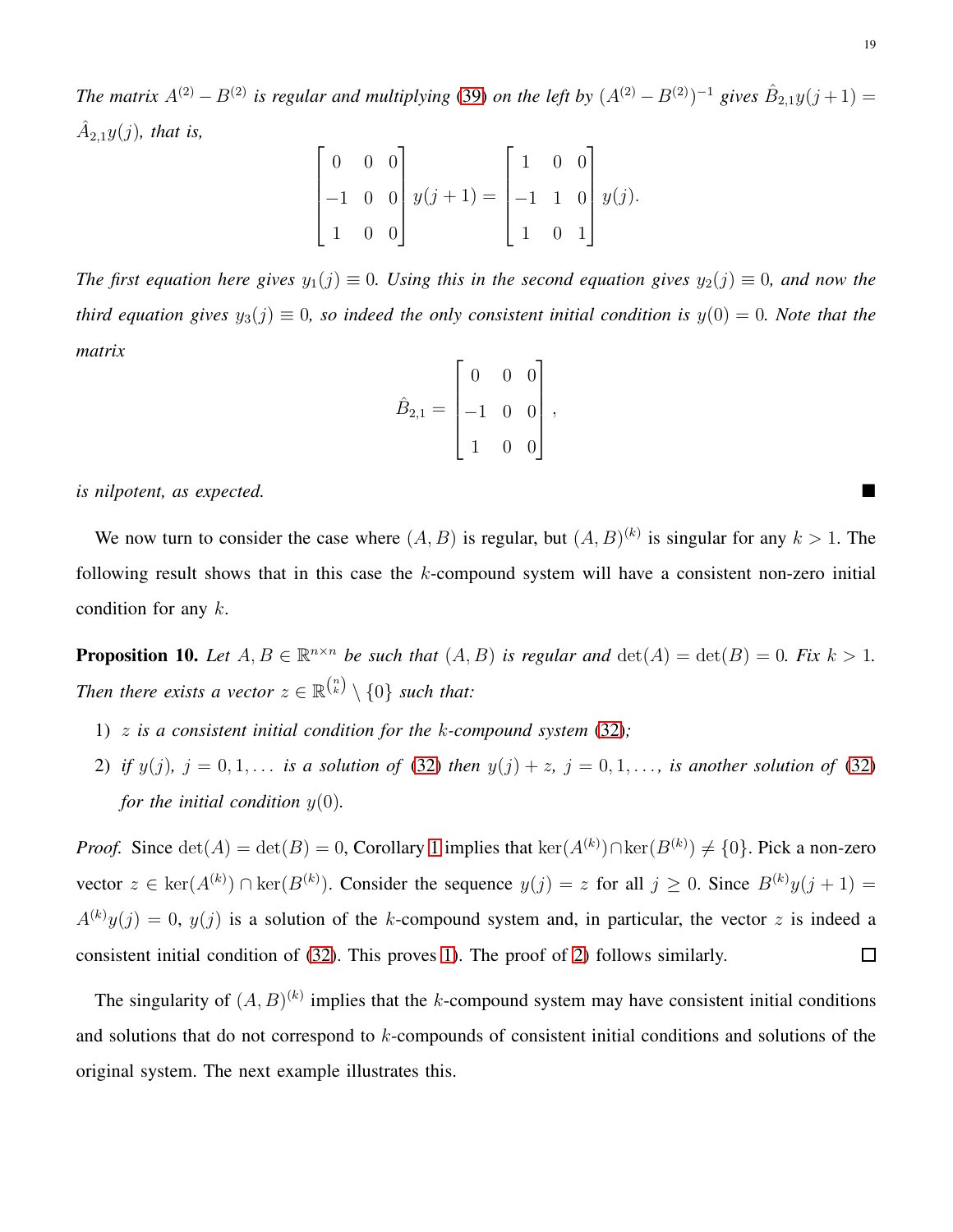**Example 5.** *Consider* [\(32\)](#page-14-0) *with*  $A = \text{diag}(0, 1, 1)$  *and*  $B = \text{diag}(1, 1, 0)$ *, that is,* 

<span id="page-19-0"></span>
$$
x_1(j + 1) = 0,
$$
  
\n
$$
x_2(j + 1) = x_2(j),
$$
  
\n
$$
0 = x_3(j).
$$
\n(40)

*Note that the pencil*  $(A, B)$  *is regular, but since*  $\det(A) = \det(B) = 0$ , the pencil  $(A, B)^{(k)}$  *is singular for any*  $k > 1$ *. The subspace of consistent initial conditions of* [\(40\)](#page-19-0) *is* 

$$
\mathcal{V}^1 = \text{span}\left\{ \begin{bmatrix} 1 \\ 0 \\ 0 \end{bmatrix}, \begin{bmatrix} 0 \\ 1 \\ 0 \end{bmatrix} \right\}.
$$
 (41)

*Furthermore, given a consistent initial condition*  $a \in \mathcal{V}^1$ , the corresponding solution is  $x(0) = a$  and

$$
x(j) = \begin{bmatrix} 0 \\ a_2 \\ 0 \end{bmatrix}, \quad j = 1, 2, \dots
$$

*We now consider the 2-compound system. Since*  $A^{(2)} = \text{diag}(0,0,1)$  *and*  $B^{(2)} = \text{diag}(1,0,0)$ *, the* 2*-compound system is*

$$
y_1(j + 1) = 0,
$$
  
\n
$$
0 = 0,
$$
  
\n
$$
0 = y_3(j).
$$
\n(42)

*This implies that*  $\mathcal{V}^2 = \mathcal{V}^1$ *. For any two vectors*  $a, b \in \mathcal{V}^1$ *, we have* 

$$
\begin{bmatrix} a & b \end{bmatrix}^{(2)} = \begin{bmatrix} a_1b_2 - b_1a_2 \\ 0 \\ 0 \end{bmatrix}.
$$

*Thus, the* 2*-compound system has consistent initial conditions that are not* 2*-compounds of consistent initial conditions of the original system. Furthermore, it is easy to see that the* 2*-compound system has solutions that are not* 2*-compounds of solutions of the original system.*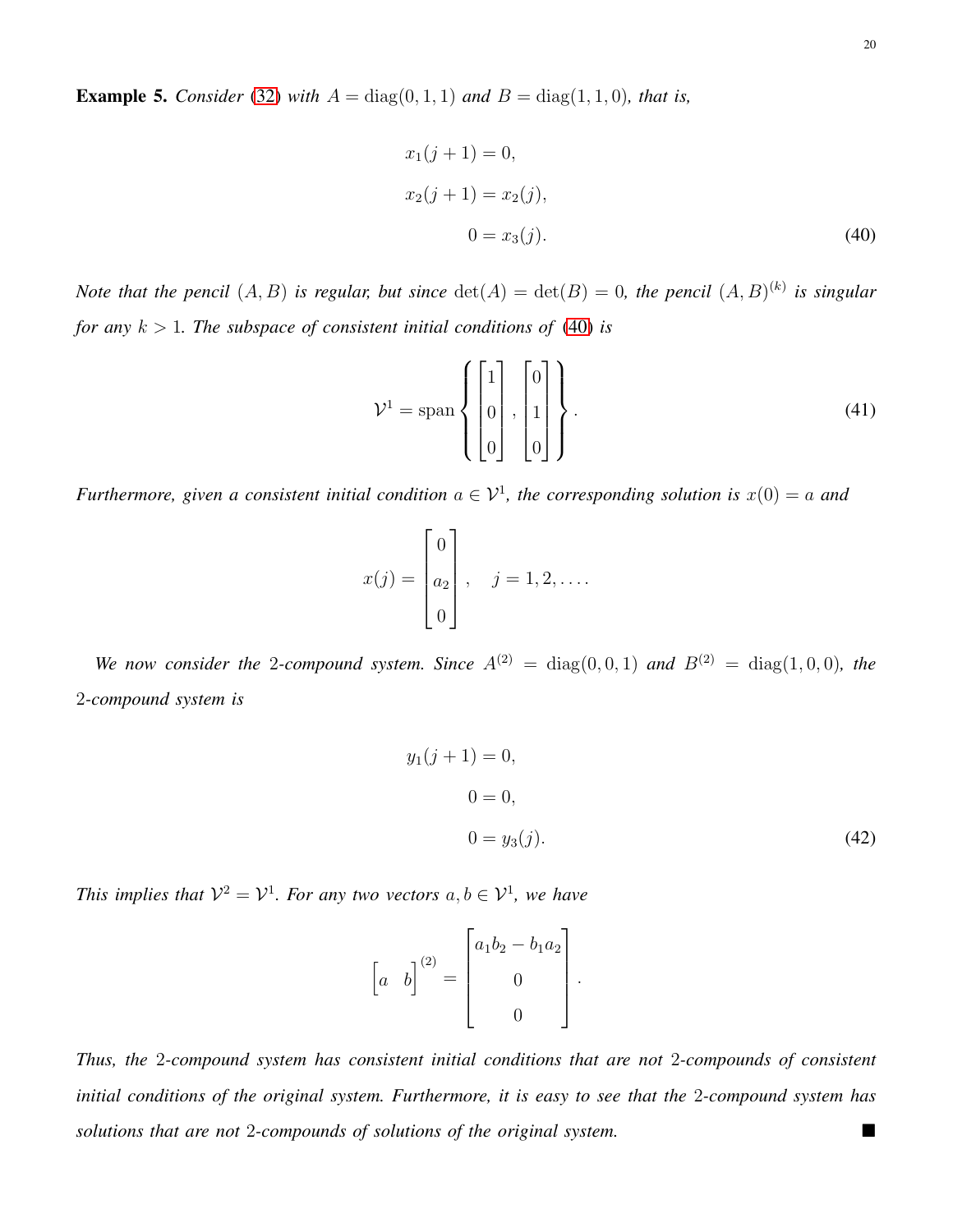# *C. Drazin inverse of the* k*-multiplicative compound of a matrix*

Eq.  $(33)$  includes the Drazin inverse of the k-multiplicative compound of a matrix. The next result shows that this is equal to the  $k$ -multiplicative of the Drazin inverse of the original matrix.

<span id="page-20-2"></span>**Proposition 11.** Let  $A \in \mathbb{C}^{n \times n}$ , and fix  $k \in \{1, \ldots, n\}$ . Then,

$$
(A^{(k)})^D = (A^D)^{(k)}.\tag{43}
$$

*Proof.* Denote  $i := \text{index}(A), j := \text{index}(A^{(k)})$ , and  $E := A^{(k)}$ . Then we need to show that  $E^D = (A^D)^{(k)}$ . Since  $A^D$  is the Drazin inverse of A, we have

<span id="page-20-1"></span>
$$
A^{i+1}A^D = A^i,
$$
  
\n
$$
AA^D = A^DA,
$$
  
\n
$$
A^D A A^D = A^D.
$$
\n(44)

Taking the k-multiplicative compounds of these equations and using the Cauchy-Binet Theorem gives

$$
E^{i+1}(A^D)^{(k)} = E^i,
$$
  
\n
$$
E(A^D)^{(k)} = (A^D)^{(k)}E,
$$
  
\n
$$
(A^D)^{(k)}E(A^D)^{(k)} = (A^D)^{(k)}.
$$
\n(45)

Thus,  $(A^D)^{(k)}$  satisfies two of the requirements for the Drazin inverse of E, and we only need to show that

<span id="page-20-0"></span>
$$
E^{j+1}(A^D)^{(k)} = E^j.
$$
\n(46)

Let A have the Jordan decomposition in [\(16\)](#page-7-3). Then the index of nilpotency of  $N$  is also i, that is, i is the minimal integer such that  $N^i = 0$ . We prove the proposition when  $T = I$ , so  $A =$  $\sqrt{ }$  $\overline{1}$  $C \quad 0$  $0 \quad N$ 1  $\vert \cdot$ 

 $A^i =$  $\sqrt{ }$  $\overline{1}$  $C^i$  0  $0 \quad 0$ 1  $\Big\}$ , and  $A^D =$  $\sqrt{ }$  $\overline{1}$  $C^{-1}$  0 0 0 1 . The proof in the more general case is very similar. Denote the dimension of C by s. Then  $rank(A^i) = s$ . We consider two cases.

*Case 1:* Assume that  $k > s$ . Then every  $(k \times k)$ -submatrix of  $A<sup>D</sup>$  includes either a column of zeros or a row of zeros, so  $(A^D)^{(k)} = 0$ . Also, since every eigenvalue of  $A^{(k)}$  is the product of k eigenvalues of A, every eigenvalue of E is zero. Thus, E is nilpotent, so  $E^{j} = 0$ . We conclude that [\(46\)](#page-20-0) holds.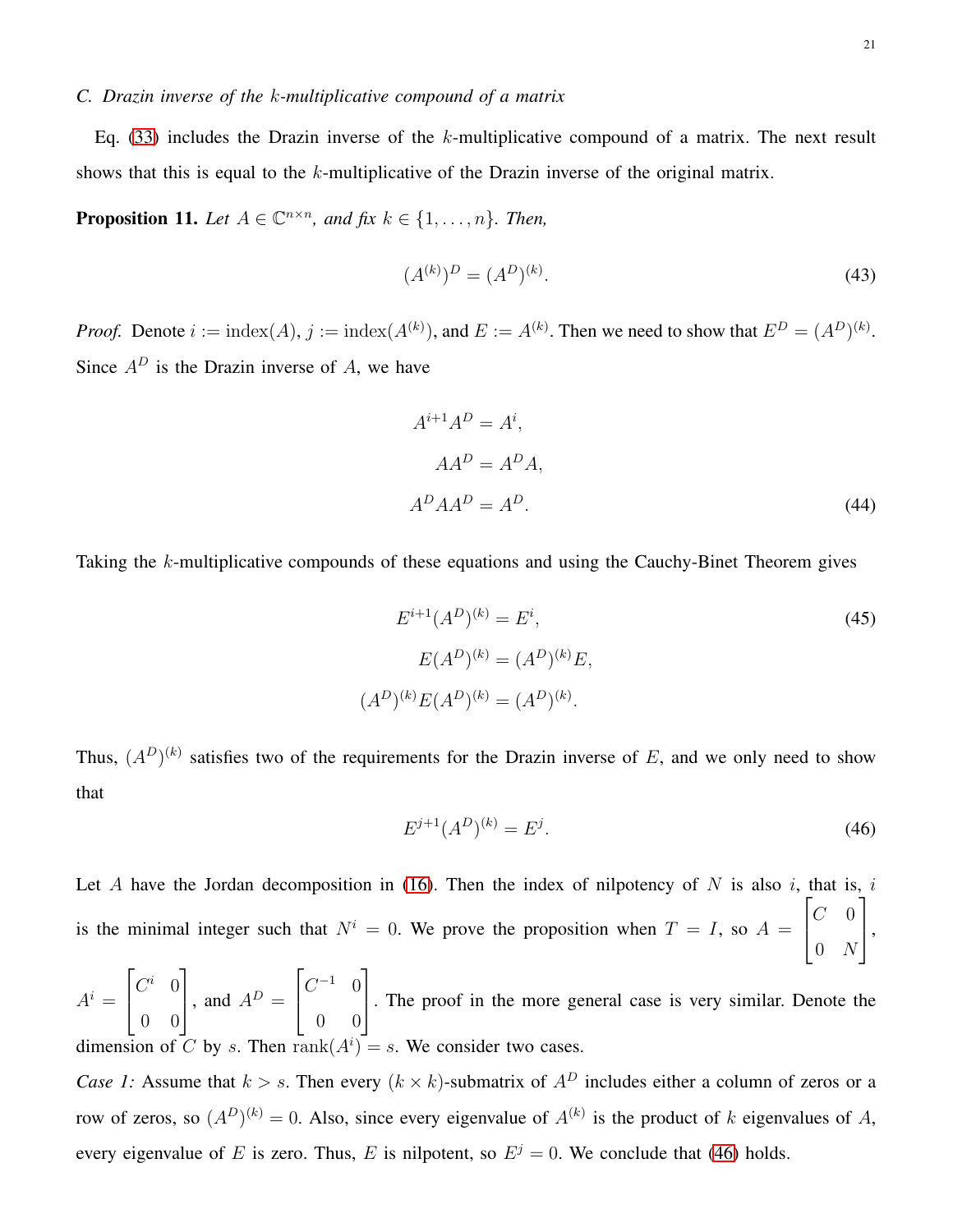*Case 2:* Assume that  $k \leq s$ . We will show that in this case  $j = i$ . Fix a non-negative integer  $\ell$ . Then

$$
rank(E^{\ell+1}) = rank((A^{(k)})^{\ell+1})
$$

$$
= rank((A^{\ell+1})^{(k)})
$$

$$
= {rank((A^{\ell+1})^{\ell}) \choose k},
$$

where the last equation follows from  $(6)$ . Combining this with the definition of i gives

<span id="page-21-0"></span>
$$
rank(E^{i+1}) = {rank(A^{i+1}) \choose k}
$$
  
=  ${rank(A^i) \choose k}$   
=  $rank(E^i)$ . (47)

Also, for any  $p < i$  we have  $A^p =$  $\sqrt{ }$  $\overline{1}$  $C^p$  0  $0 \quad N^p$ 1 , with  $C \in \mathbb{C}^{s \times s}$  and  $N^p \neq 0$ , and combining this with  $k \leq s$ gives

<span id="page-21-1"></span>
$$
rank(E^{p+1}) = {rank(A^{p+1}) \choose k} \n
$$
< {rank(A^p) \choose k} \n= rank(E^p).
$$
\n(48)
$$

Combining [\(47\)](#page-21-0) and [\(48\)](#page-21-1) proves that  $j = i$ , and thus [\(45\)](#page-20-1) implies [\(46\)](#page-20-0). This completes the proof of Prop. [11.](#page-20-2)  $\Box$ 

**Example 6.** Consider the  $n \times n$  matrix  $A = \text{diag}(a_1, \ldots, a_s, 0, \ldots, 0)$ , with  $a_i \neq 0$ . Fix  $k \leq s$ . Then on *the one-hand*  $A^{(k)} = \text{diag}(\prod_{i=1}^{k} a_i, \ldots, \prod_{i=s-k+1}^{s} a_i, 0, \ldots, 0)$ *, so* 

$$
(A^{(k)})^D = \operatorname{diag}(\prod_{i=1}^k a_i^{-1}, \dots, \prod_{i=s-k+1}^s a_i^{-1}, 0, \dots, 0).
$$

*On the other-hand,*  $A^D = \text{diag}(a_1^{-1}, \dots, a_s^{-1}, 0, \dots, 0)$  *and thus* 

$$
(AD)(k) = diag(\prod_{i=1}^{k} a_i^{-1}, \dots, \prod_{i=s-k+1}^{s} a_i^{-1}, 0, \dots, 0),
$$

*so*  $(A^D)^{(k)} = (A^{(k)})$ <sup>D</sup>*.*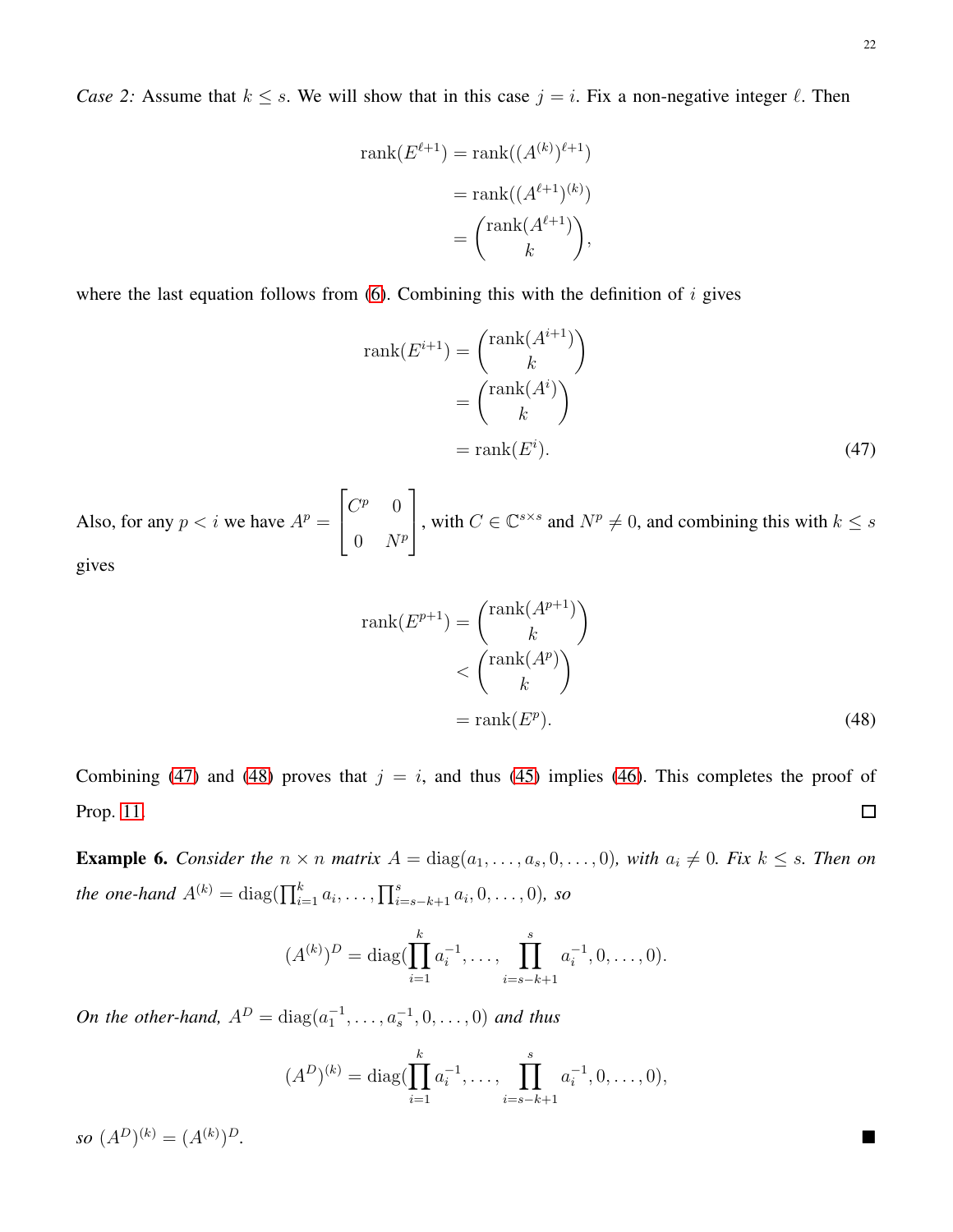**Remark 4.** If A is regular then  $A^D = A^{-1}$ , so Prop. [11](#page-20-2) reduces to the well-known relation  $(A^{(k)})^{-1} =$  $(A^{-1})^{(k)}$ .

## V. CONCLUSION

Given square matrices  $A, B$ , we defined the k-multiplicative compound of the matrix pencil  $(A, B)$ . This is a matrix pencil, denoted  $(A, B)^{(k)}$ , that for  $k = 1$  reduces to  $(A, B)$ . We studied the relation between  $(A, B)$  and  $(A, B)^{(k)}$  and illustrated several applications to difference-algebraic equations. In particular, we showed that the difference-algebraic system corresponding to  $(A, B)^{(k)}$  describes the evolution of k-parallelotopes in the difference-algebraic system corresponding to  $(A, B)$ .

An interesting line of research is defining also the k*-additive* compound of a matrix pencil, and using it to analyze differential-algebraic equations.

The k-compounds of a matrix have been recently used to define non-trivial generalizations of several classes of both continuous-time and discrete-time dynamical systems including  $k$ -positive linear systems [\[34\]](#page-24-4), k-cooperative nonlinear systems [\[34\]](#page-24-4), k-contracting systems [\[19\]](#page-23-11), k-diagonally stable systems [\[21\]](#page-23-13), and more. Another possible research direction is to use the compounds of matrix pencils to define such generalizations for difference-algebraic and differential-algebraic systems.

## ACKNOWLEDGEMENTS

We are grateful to Eduardo D. Sontag for helpful comments.

### **REFERENCES**

- <span id="page-22-1"></span><span id="page-22-0"></span>[1] M. Fiedler, *Special Matrices and Their Applications in Numerical Mathematics*, 2nd ed. Mineola, NY: Dover Publications, 2008.
- <span id="page-22-2"></span>[2] F. R. Gantmacher, *The Theory of Matrices*. Chelsea Publishing Company, 1960, vol. I.
- <span id="page-22-3"></span>[3] J. S. Muldowney, "Compound matrices and ordinary differential equations," *The Rocky Mountain Journal of Mathematics*, pp. 857–872, 1990.
- <span id="page-22-4"></span>[4] M. Y. Li and J. S. Muldowney, "Dynamics of differential equations on invariant manifolds," *J. Diff. Eqns.*, vol. 168, no. 2, pp. 295–320, 2000.
- <span id="page-22-5"></span>[5] M. Margaliot and E. D. Sontag, "Revisiting totally positive differential systems: A tutorial and new results," *Automatica*, vol. 101, pp. 1–14, 2019.
- <span id="page-22-6"></span>[6] E. Bar-Shalom and M. Margaliot, "Compound matrices in systems and control theory," in *Proc. 60th IEEE Conf. on Decision and Control*, 2021, to appear.
- [7] R. Katz, M. Margaliot, and E. Fridman, "Entrainment to subharmonic trajectories in oscillatory discrete-time systems," *Automatica*, vol. 116, p. 108919, 2020.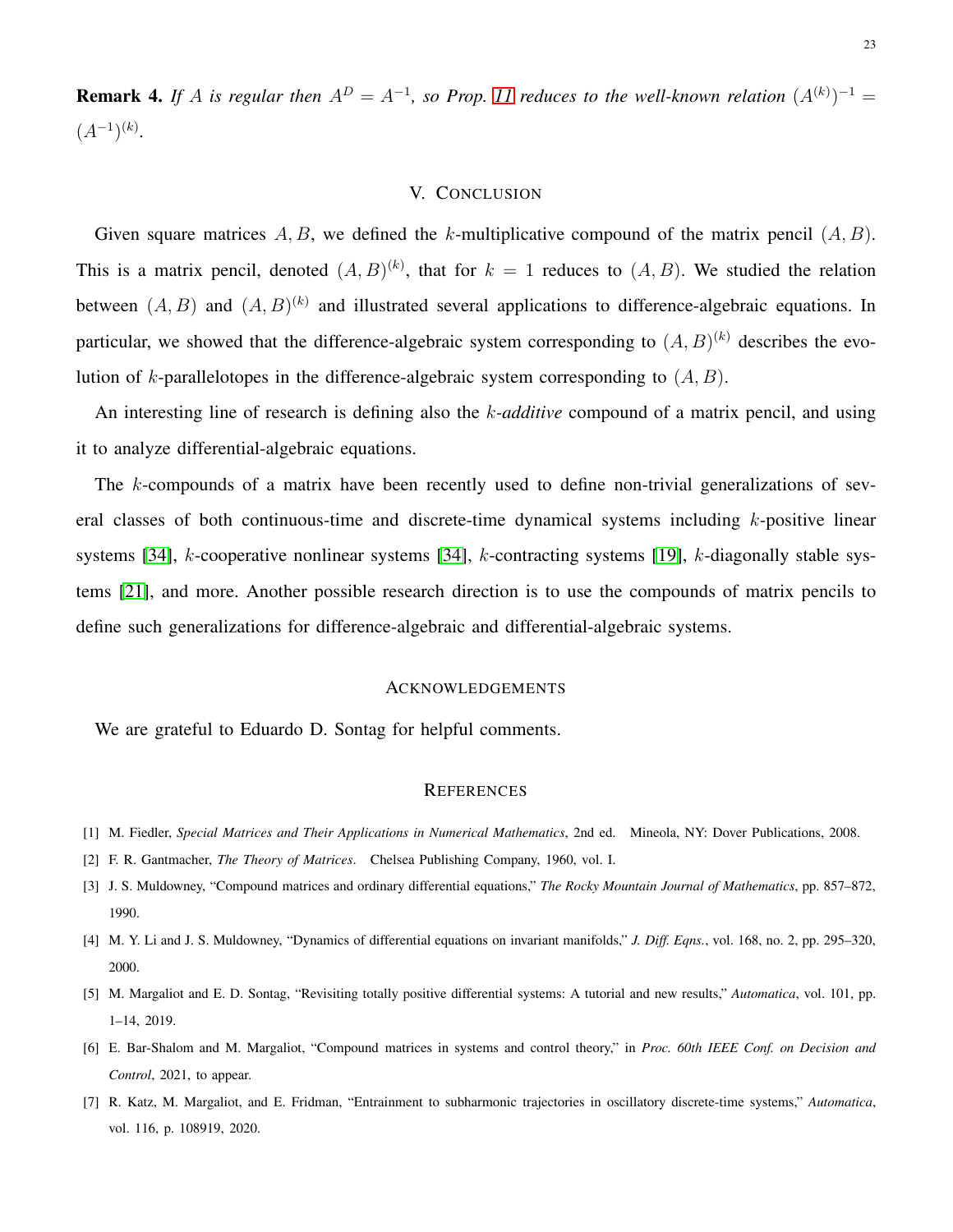- <span id="page-23-1"></span><span id="page-23-0"></span>[8] R. Alseidi, M. Margaliot, and J. Garloff, "On the spectral properties of nonsingular matrices that are strictly sign-regular for some order with applications to totally positive discrete-time systems," *J. Math. Anal. Appl.*, vol. 474, pp. 524–543, 2019.
- <span id="page-23-2"></span>[9] T. Ben-Avraham, G. Sharon, Y. Zarai, and M. Margaliot, "Dynamical systems with a cyclic sign variation diminishing property," *IEEE Trans. Automat. Control*, vol. 65, pp. 941–954, 2020.
- <span id="page-23-3"></span>[10] C. Wu, R. Pines, M. Margaliot, and J.-J. Slotine, "Generalization of the multiplicative and additive compounds of square matrices and contraction in the Hausdorff dimension," 2020, submitted. [Online]. Available: [arXiv2012.13441](arXiv 2012.13441)
- <span id="page-23-4"></span>[11] R. Alseidi, M. Margaliot, and J. Garloff, "Discrete-time k-positive linear systems," *IEEE Trans. Automat. Control*, vol. 66, no. 1, pp. 399–405, 2021.
- <span id="page-23-5"></span>[12] E. Weiss and M. Margaliot, "Is my system of ODEs k-cooperative?" *IEEE Control Systems Letters*, vol. 5, no. 1, pp. 73–78, 2021.
- <span id="page-23-6"></span>[13] C. Grussler, T. B. Burghi, and S. Sojoudi, "Internally Hankel-positive systems," 2021. [Online]. Available: <https://arxiv.org/abs/2103.06962>
- <span id="page-23-7"></span>[14] C. Grussler and R. Sepulchre, "Variation diminishing Hankel operators," in *Proc. 59th IEEE Conf. on Decision and Control*, 2020, pp. 4529–4534.
- <span id="page-23-8"></span>[15] C. Grussler, T. Damm, and R. Sepulchre, "Balanced truncation of k-positive systems," *IEEE Trans. Automat. Control*, 2021, to appear.
- <span id="page-23-9"></span>[16] C. Grussler and R. Sepulchre, "Variation diminishing linear time-invariant systems," 2020, arXiv preprint [arXiv:2006.10030.](http://arxiv.org/abs/2006.10030)
- <span id="page-23-10"></span>[17] ——, "Strongly unimodal systems," in *Proc. 18th Euro. Control Conf.*, 2019, pp. 3273–3278.
- <span id="page-23-11"></span>[18] E. Weiss and M. Margaliot, "A generalization of linear positive systems with applications to nonlinear systems: Invariant sets and the Poincaré-Bendixson property," *Automatica*, vol. 123, p. 109358, 2021.
- <span id="page-23-12"></span>[19] C. Wu, I. Kanevskiy, and M. Margaliot, "k-contraction: theory and applications," *Automatica*, 2021, to appear. [Online]. Available: <http://arxiv.org/abs/2008.10321>
- <span id="page-23-13"></span>[20] R. Ofir, M. Margaliot, Y. Levron, and J.-J. Slotine, "A sufficient condition for k-contraction of the series connection of two systems," 2021, submitted. [Online]. Available:<https://arxiv.org/abs/2105.07678>
- <span id="page-23-14"></span>[21] C. Wu and M. Margaliot, "Diagonal stability of discrete-time k-positive linear systems with applications to nonlinear systems," *IEEE Trans. Automat. Control*, 2021, to appear.
- <span id="page-23-15"></span>[22] P. Kunkel and V. Mehrmann, *Differential-Algebraic Equations: Analysis and Numerical Solution*, ser. EMS Textbooks in Mathematics. Zuerich, Switzerland: European Mathematical Society Publishing House, 2006.
- <span id="page-23-16"></span>[23] F. Milano, I. Dassios, M. Liu, and G. Tzounas, *Eigenvalue Problems in Power Systems*. CRC Press, 2021.
- <span id="page-23-17"></span>[24] P. Benner, M. Bollhofer, D. Kressner, C. Mehl, and T. Stykel, Eds., *Numerical Algebra, Matrix Theory, Differential-Algebraic Equations and Control Theory*. Springer, 2015.
- <span id="page-23-18"></span>[25] A. Ben-Israel and T. N. E. Greville, *Generalized Inverses: Theory and Applications*, 2nd ed. New York, NY: Springer-Verlag, 2003.
- <span id="page-23-19"></span>[26] N. Karcanias and M. Mitrouli, "A matrix pencil based numerical method for the computation of the GCD of polynomials," *IEEE Trans. Automat. Control*, vol. 39, no. 5, pp. 977–981, 1994.
- [27] M. Mitrouli, N. Karcanias, and C. Koukouvinos, "Numerical performance of the matrix pencil algorithm computing the greatest common divisor of polynomials and comparison with other matrix-based methodologies," *J. Computational Applied Math.*, vol. 76, no. 1-2, pp. 89–112, 1996.
- <span id="page-23-21"></span><span id="page-23-20"></span>[28] G. I. Kalogeropoulos, A. D. Karageorgos, and A. A. Pantelous, "On the necessary and sufficient condition for a homogenous matrix pencil of a pair (F, G) to have zero or infinite elementary divisors."
- [29] N. Karcanias and G. Kalogeropoulos, "Geometric theory and feedback invariants of generalized linear systems: a matrix pencil approach," *Circuits, Systems and Signal Processing*, vol. 8, no. 3, pp. 375–397, 1989.